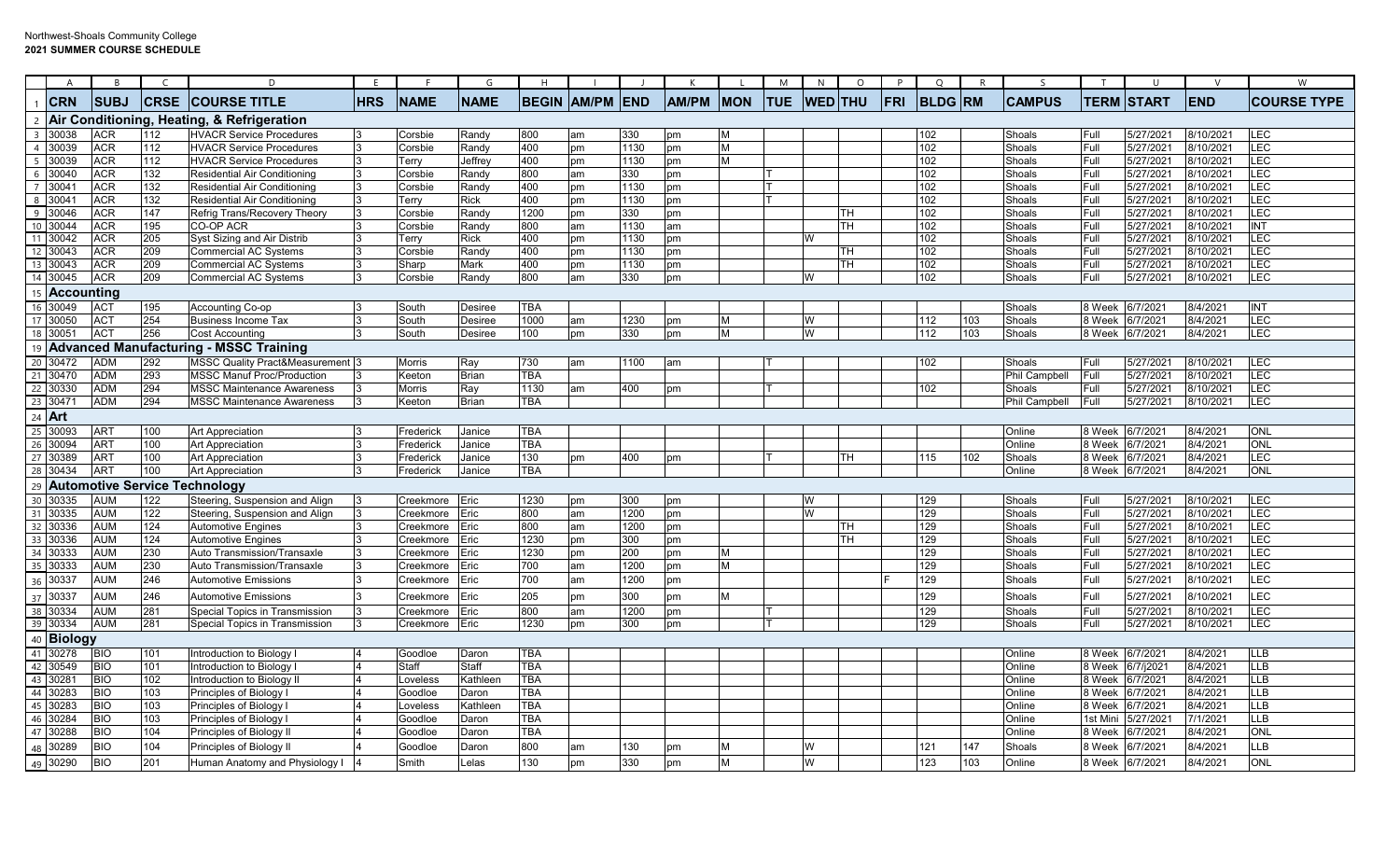| 50<br>30290<br>8/4/2021<br>BIO<br>201<br>Human Anatomy and Physiology I<br>Smith<br>elas<br><b>TBA</b><br>Online<br>8 Week<br>6/7/2021<br><b>ONL</b><br>51<br>BIO<br>201<br>124<br>8/4/2021<br><b>ONL</b><br>30291<br>Human Anatomy and Physiology I<br>Smith<br>_elas<br>530<br>pm<br>730<br>W<br>123<br>Online<br>8 Week<br>6/7/202<br>pm<br>52<br>30291<br>BIO<br><b>TBA</b><br>Online<br>8/4/2021<br><b>ONL</b><br>201<br>Human Anatomy and Physiology I<br>Smith<br>8 Week<br>6/7/2021<br>elas.<br>53<br><b>BIO</b><br>800<br>LLB<br>30293<br>201<br>Human Anatomy and Physiology I<br>Smith<br>elas<br>am<br>1230<br>W<br>123<br>103<br>Shoals<br>8 Week<br>6/7/2021<br>8/4/2021<br>pm<br>М<br>54<br>30294<br><b>BIO</b><br>201<br><b>TBA</b><br>303<br>$S-17$<br><b>Phil Campbell</b><br>8/4/2021<br><b>LLB</b><br>8 Week<br>6/7/202<br>Human Anatomy and Physiology I<br>≺athleen<br>_oveless<br>55<br><b>LLB</b><br>30294<br>BIO<br>201<br>Human Anatomy and Physiology I<br>1200<br>300<br>8 Week<br>8/4/2021<br>Loveless<br>Kathleen<br>W<br>Phil Campbell<br>6/7/202<br>pm<br>pm<br>56<br><b>BIO</b><br>201<br><b>TBA</b><br><b>ONL</b><br>30406<br>Human Anatomy and Physiology I<br>8 Week<br>6/7/2021<br>8/4/2021<br>Smith<br>Lelas<br>Online<br><b>ONL</b><br>57<br>30295<br><b>BIO</b><br>202<br>800<br>1230<br>123<br>130<br>8 Week<br>8/4/2021<br>Human Anatomy & Physiology II<br>pm<br>TН<br>Online<br>6/7/202<br>Landrum<br>Megan<br>am<br><b>BIO</b><br>202<br>ONL<br>TBA<br>Online<br>58<br>59<br>30295<br>Human Anatomy & Physiology II<br>6/7/202<br>8/4/2021<br>8 Week<br>Landrum<br>Megan<br>$\overline{BO}$<br>202<br>ШB<br>30296<br>Human Anatomy & Physiology II<br>1235<br>130<br>Online<br>8 Week<br>6/7/2021<br>8/4/2021<br>Landrum<br>Megan<br>235<br>123<br>pm<br>pm<br>60<br>202<br>LLB<br>30296<br><b>BIO</b><br>TBA<br>Online<br>6/7/2021<br>8/4/2021<br>Human Anatomy & Physiology II<br>8 Week<br>.andrum<br>Megan<br>61<br>30298<br><b>BIO</b><br>202<br><b>TBA</b><br>8 Week<br>8/4/2021<br><b>LLB</b><br>Human Anatomy & Physiology II<br>Kathleen<br>303<br>$S-17$<br><b>Phil Campbell</b><br>6/7/202<br>_oveless<br>62<br>BIO<br>202<br>900<br>8/4/2021<br><b>LLB</b><br>30298<br>Human Anatomy & Physiology II<br>Kathleen<br>am<br>1200<br>TН<br><b>Phil Campbell</b><br>8 Week<br>6/7/202<br>_oveless<br>pm<br>63<br><b>BIO</b><br>202<br><b>TBA</b><br><b>ONL</b><br>30405<br>Human Anatomy & Physiology II<br>8 Week<br>6/7/202<br>8/4/2021<br>.andrum<br>Megan<br>Online<br>64<br><b>BIO</b><br>220<br>30299<br>800<br>200<br>123<br>130<br>8 Week<br>6/7/202<br>8/4/2021<br>LLB<br>General Microbiology<br>Megan<br>W<br>Shoals<br>Landrum<br>am<br>pm<br>М<br>65<br>220<br>LLB<br>30300<br><b>BIO</b><br><b>TBA</b><br>Online<br>6/7/2021<br>8/4/2021<br>General Microbiology<br>8 Week<br>Johnson<br>Heather<br>66<br>30300<br><b>BIO</b><br>220<br>800<br>130<br>8/4/2021<br><b>LLB</b><br>General Microbiology<br>Johnson<br>Heather<br>1100<br>123<br>Online<br>8 Week<br>6/7/2021<br>am<br>am<br>67<br><b>BIO</b><br>220<br><b>TBA</b><br><b>LLB</b><br>30302<br>Online<br>8/4/2021<br>General Microbiology<br>Johnson<br>Heather<br>8 Week<br>6/7/202<br>68<br>30437<br><b>BIO</b><br>220<br>TBA<br>Online<br>8/4/2021<br><b>ONL</b><br>General Microbiology<br>Heather<br>8 Week<br>6/7/2021<br>Johnson<br>69<br><b>Business</b><br>LEC<br><b>BUS</b><br>241<br>8/4/2021<br>30052<br>Principles of Accounting I<br>South<br>900<br>1130<br>TН<br>112<br>103<br>Shoals<br>8 Week<br>6/7/2021<br><b>Desiree</b><br>am<br>am<br>70<br>71<br><b>ONL</b><br><b>BUS</b><br>241<br><b>TBA</b><br>Online<br>6/7/2021<br>8/4/2021<br>30495<br><b>Principles of Accounting I</b><br>South<br>Desiree<br>8 Week<br>72<br><b>BUS</b><br>242<br>LEC<br>30053<br>Principles of Accounting II<br>100<br>330<br>TН<br>112<br>103<br>Shoals<br>8 Week 6/7/2021<br>8/4/2021<br>South<br>Desiree<br>pm<br>pm<br>73<br><b>ONL</b><br>30054<br>BUS<br>242<br>TBA<br>Online<br>Principles of Accounting II<br>8 Week<br>6/7/2021<br>8/4/2021<br>South<br>Desiree<br>74<br>263<br>30055<br><b>BUS</b><br><b>McClinton</b><br><b>TBA</b><br>Online<br>8 Week<br>6/7/2021<br>8/4/2021<br>ONL<br>The Legal & Social Env of Bus<br>.eslyn<br>75<br><b>ONL</b><br><b>BUS</b><br>271<br><b>TBA</b><br>8 Week<br>30056<br>Business Statistics l<br>Jeffery<br>Online<br>6/7/202<br>8/4/2021<br>James<br>76<br><b>BUS</b><br>272<br>800<br>LEC<br>30057<br><b>Business Statistics I</b><br>100<br>112<br>108<br>8 Week<br>6/7/2021<br>8/4/2021<br>Jeffery<br>Shoals<br>James<br>am<br>pm<br>77<br>30547<br><b>BUS</b><br>272<br><b>TBA</b><br>8/4/2021<br><b>ONL</b><br>Business Statistics I<br>Jeffery<br>Online<br>8 Week<br>6/7/2021<br>James<br>78<br>30058<br><b>BUS</b><br>272<br><b>TBA</b><br>Online<br>8 Week<br>8/4/2021<br><b>ONL</b><br><b>Business Statistics I</b><br>Jeffery<br>6/7/202<br>James<br>79<br>30059<br><b>BUS</b><br>275<br><b>TBA</b><br>8/4/2021<br><b>ONL</b><br><b>Principles of Management</b><br>McClinton<br>Online<br>8 Week<br>6/7/2021<br>Leslyn<br>80<br>285<br><b>BUS</b><br><b>TBA</b><br><b>ONL</b><br>30060<br><b>Principles of Marketinc</b><br>McClinton<br>Online<br>8 Week<br>6/7/2021<br>8/4/2021<br>Leslyn<br><b>Carpentry/Cabinetmaking</b><br>81<br>82<br>LEC<br>30072<br>CAB<br>102<br><b>Titus</b><br><b>TBA</b><br>5/27/2021<br>8/10/2021<br>Introduction to Lumber<br>Grisham<br>Shoals<br>Full<br>83<br>30073<br>CAB<br>104<br><b>TBA</b><br>Shoals<br>Full<br>5/27/2021<br>8/10/2021<br>LEC<br><b>Cabinet Shop Operations</b><br>Grisham<br><b>Titus</b><br>84<br>LEC<br>CAB<br>141<br><b>TBA</b><br>5/27/2021<br>30075<br>Shoals<br>Full<br>8/10/2021<br>Woodfinishing<br>Grisham<br>Titus<br>85<br>CAB<br>LEC<br>30076<br>230<br><b>Estimating Costs in Cabinetmak</b><br><b>TBA</b><br>Shoals<br>Full<br>5/27/2021<br>8/10/2021<br>Grisham<br><b>Titus</b><br>86<br><b>EC</b><br>30507<br><b>CAR</b><br>111<br>730<br>5/27/2021<br><b>Construction Basics</b><br>Titus<br>1200<br>109<br>Shoals<br>Full<br>8/10/2021<br>Grisham<br>am<br>pm<br>87<br>LEC<br>30508<br>CAR<br>112<br>250<br>400<br>109<br>Full<br>5/27/2021<br>8/10/2021<br>Floors, Walls, Site Prep<br>Grisham<br>Titus<br>W<br>TН<br>Shoals<br>pm<br>pm<br>88<br>LEC<br>30511<br>CAR<br>113<br>1230<br>245<br>W<br>109<br>Shoals<br>5/27/2021<br>8/10/2021<br>Floors,Walls,Site Prep Lab<br>Grisham<br>Titus<br>pm<br>pm<br>м<br>Full<br>89<br>LEC<br>CAR<br>113<br>730<br>1200<br>W<br>109<br>5/27/2021<br>30511<br>Floors, Walls, Site Prep Lab<br>Shoals<br>Full<br>8/10/2021<br>Grisham<br>Titus<br>am<br>pm<br>м<br>$90\,$<br>LEC<br>30510<br>CAR<br>114<br>730<br>1200<br>109<br>Shoals<br>5/27/2021<br>8/10/2021<br><b>Constructions Basics Lab</b><br>Grisham<br>Titus<br>am<br>pm<br>TН<br>Full<br>91<br>E<br>30510<br>CAR<br>114<br>1230<br>245<br>TН<br>109<br>Shoals<br>5/27/2021<br>8/10/2021<br>Constructions Basics Lab<br>Grisham<br>Titus<br>pm<br>Full<br>pm<br>92<br>LEC<br>CAR<br>121<br>100<br>315<br>109<br>5/27/2021<br>30077<br>Introduction Blueprint Reading<br>Grisham<br>Titus<br>pm<br>pm<br>TH.<br>Shoals<br>Full<br>8/10/2021 | A |  | E | G | H |  |  | M | N | $\Omega$ | $\Omega$ |  | $\mathsf{T}$ |  | W |
|------------------------------------------------------------------------------------------------------------------------------------------------------------------------------------------------------------------------------------------------------------------------------------------------------------------------------------------------------------------------------------------------------------------------------------------------------------------------------------------------------------------------------------------------------------------------------------------------------------------------------------------------------------------------------------------------------------------------------------------------------------------------------------------------------------------------------------------------------------------------------------------------------------------------------------------------------------------------------------------------------------------------------------------------------------------------------------------------------------------------------------------------------------------------------------------------------------------------------------------------------------------------------------------------------------------------------------------------------------------------------------------------------------------------------------------------------------------------------------------------------------------------------------------------------------------------------------------------------------------------------------------------------------------------------------------------------------------------------------------------------------------------------------------------------------------------------------------------------------------------------------------------------------------------------------------------------------------------------------------------------------------------------------------------------------------------------------------------------------------------------------------------------------------------------------------------------------------------------------------------------------------------------------------------------------------------------------------------------------------------------------------------------------------------------------------------------------------------------------------------------------------------------------------------------------------------------------------------------------------------------------------------------------------------------------------------------------------------------------------------------------------------------------------------------------------------------------------------------------------------------------------------------------------------------------------------------------------------------------------------------------------------------------------------------------------------------------------------------------------------------------------------------------------------------------------------------------------------------------------------------------------------------------------------------------------------------------------------------------------------------------------------------------------------------------------------------------------------------------------------------------------------------------------------------------------------------------------------------------------------------------------------------------------------------------------------------------------------------------------------------------------------------------------------------------------------------------------------------------------------------------------------------------------------------------------------------------------------------------------------------------------------------------------------------------------------------------------------------------------------------------------------------------------------------------------------------------------------------------------------------------------------------------------------------------------------------------------------------------------------------------------------------------------------------------------------------------------------------------------------------------------------------------------------------------------------------------------------------------------------------------------------------------------------------------------------------------------------------------------------------------------------------------------------------------------------------------------------------------------------------------------------------------------------------------------------------------------------------------------------------------------------------------------------------------------------------------------------------------------------------------------------------------------------------------------------------------------------------------------------------------------------------------------------------------------------------------------------------------------------------------------------------------------------------------------------------------------------------------------------------------------------------------------------------------------------------------------------------------------------------------------------------------------------------------------------------------------------------------------------------------------------------------------------------------------------------------------------------------------------------------------------------------------------------------------------------------------------------------------------------------------------------------------------------------------------------------------------------------------------------------------------------------------------------------------------------------------------------------------------------------------------------------------------------------------------------------------------------------------------------------------------------------------------------------------------------------------------------------------------------------------------------------------------------------------------------------------------------------------------------------------------------------------------------------------------------------------------------------------------------------------------------------------------------------------------------------------------------------------------------------------------------------------------------------------------------------------------------------------------------------------------------------------------------------------------------------------------------------------------------------------------------------------------------------------------------------------------|---|--|---|---|---|--|--|---|---|----------|----------|--|--------------|--|---|
|                                                                                                                                                                                                                                                                                                                                                                                                                                                                                                                                                                                                                                                                                                                                                                                                                                                                                                                                                                                                                                                                                                                                                                                                                                                                                                                                                                                                                                                                                                                                                                                                                                                                                                                                                                                                                                                                                                                                                                                                                                                                                                                                                                                                                                                                                                                                                                                                                                                                                                                                                                                                                                                                                                                                                                                                                                                                                                                                                                                                                                                                                                                                                                                                                                                                                                                                                                                                                                                                                                                                                                                                                                                                                                                                                                                                                                                                                                                                                                                                                                                                                                                                                                                                                                                                                                                                                                                                                                                                                                                                                                                                                                                                                                                                                                                                                                                                                                                                                                                                                                                                                                                                                                                                                                                                                                                                                                                                                                                                                                                                                                                                                                                                                                                                                                                                                                                                                                                                                                                                                                                                                                                                                                                                                                                                                                                                                                                                                                                                                                                                                                                                                                                                                                                                                                                                                                                                                                                                                                                                                                                                                                                                                                                                                        |   |  |   |   |   |  |  |   |   |          |          |  |              |  |   |
|                                                                                                                                                                                                                                                                                                                                                                                                                                                                                                                                                                                                                                                                                                                                                                                                                                                                                                                                                                                                                                                                                                                                                                                                                                                                                                                                                                                                                                                                                                                                                                                                                                                                                                                                                                                                                                                                                                                                                                                                                                                                                                                                                                                                                                                                                                                                                                                                                                                                                                                                                                                                                                                                                                                                                                                                                                                                                                                                                                                                                                                                                                                                                                                                                                                                                                                                                                                                                                                                                                                                                                                                                                                                                                                                                                                                                                                                                                                                                                                                                                                                                                                                                                                                                                                                                                                                                                                                                                                                                                                                                                                                                                                                                                                                                                                                                                                                                                                                                                                                                                                                                                                                                                                                                                                                                                                                                                                                                                                                                                                                                                                                                                                                                                                                                                                                                                                                                                                                                                                                                                                                                                                                                                                                                                                                                                                                                                                                                                                                                                                                                                                                                                                                                                                                                                                                                                                                                                                                                                                                                                                                                                                                                                                                                        |   |  |   |   |   |  |  |   |   |          |          |  |              |  |   |
|                                                                                                                                                                                                                                                                                                                                                                                                                                                                                                                                                                                                                                                                                                                                                                                                                                                                                                                                                                                                                                                                                                                                                                                                                                                                                                                                                                                                                                                                                                                                                                                                                                                                                                                                                                                                                                                                                                                                                                                                                                                                                                                                                                                                                                                                                                                                                                                                                                                                                                                                                                                                                                                                                                                                                                                                                                                                                                                                                                                                                                                                                                                                                                                                                                                                                                                                                                                                                                                                                                                                                                                                                                                                                                                                                                                                                                                                                                                                                                                                                                                                                                                                                                                                                                                                                                                                                                                                                                                                                                                                                                                                                                                                                                                                                                                                                                                                                                                                                                                                                                                                                                                                                                                                                                                                                                                                                                                                                                                                                                                                                                                                                                                                                                                                                                                                                                                                                                                                                                                                                                                                                                                                                                                                                                                                                                                                                                                                                                                                                                                                                                                                                                                                                                                                                                                                                                                                                                                                                                                                                                                                                                                                                                                                                        |   |  |   |   |   |  |  |   |   |          |          |  |              |  |   |
|                                                                                                                                                                                                                                                                                                                                                                                                                                                                                                                                                                                                                                                                                                                                                                                                                                                                                                                                                                                                                                                                                                                                                                                                                                                                                                                                                                                                                                                                                                                                                                                                                                                                                                                                                                                                                                                                                                                                                                                                                                                                                                                                                                                                                                                                                                                                                                                                                                                                                                                                                                                                                                                                                                                                                                                                                                                                                                                                                                                                                                                                                                                                                                                                                                                                                                                                                                                                                                                                                                                                                                                                                                                                                                                                                                                                                                                                                                                                                                                                                                                                                                                                                                                                                                                                                                                                                                                                                                                                                                                                                                                                                                                                                                                                                                                                                                                                                                                                                                                                                                                                                                                                                                                                                                                                                                                                                                                                                                                                                                                                                                                                                                                                                                                                                                                                                                                                                                                                                                                                                                                                                                                                                                                                                                                                                                                                                                                                                                                                                                                                                                                                                                                                                                                                                                                                                                                                                                                                                                                                                                                                                                                                                                                                                        |   |  |   |   |   |  |  |   |   |          |          |  |              |  |   |
|                                                                                                                                                                                                                                                                                                                                                                                                                                                                                                                                                                                                                                                                                                                                                                                                                                                                                                                                                                                                                                                                                                                                                                                                                                                                                                                                                                                                                                                                                                                                                                                                                                                                                                                                                                                                                                                                                                                                                                                                                                                                                                                                                                                                                                                                                                                                                                                                                                                                                                                                                                                                                                                                                                                                                                                                                                                                                                                                                                                                                                                                                                                                                                                                                                                                                                                                                                                                                                                                                                                                                                                                                                                                                                                                                                                                                                                                                                                                                                                                                                                                                                                                                                                                                                                                                                                                                                                                                                                                                                                                                                                                                                                                                                                                                                                                                                                                                                                                                                                                                                                                                                                                                                                                                                                                                                                                                                                                                                                                                                                                                                                                                                                                                                                                                                                                                                                                                                                                                                                                                                                                                                                                                                                                                                                                                                                                                                                                                                                                                                                                                                                                                                                                                                                                                                                                                                                                                                                                                                                                                                                                                                                                                                                                                        |   |  |   |   |   |  |  |   |   |          |          |  |              |  |   |
|                                                                                                                                                                                                                                                                                                                                                                                                                                                                                                                                                                                                                                                                                                                                                                                                                                                                                                                                                                                                                                                                                                                                                                                                                                                                                                                                                                                                                                                                                                                                                                                                                                                                                                                                                                                                                                                                                                                                                                                                                                                                                                                                                                                                                                                                                                                                                                                                                                                                                                                                                                                                                                                                                                                                                                                                                                                                                                                                                                                                                                                                                                                                                                                                                                                                                                                                                                                                                                                                                                                                                                                                                                                                                                                                                                                                                                                                                                                                                                                                                                                                                                                                                                                                                                                                                                                                                                                                                                                                                                                                                                                                                                                                                                                                                                                                                                                                                                                                                                                                                                                                                                                                                                                                                                                                                                                                                                                                                                                                                                                                                                                                                                                                                                                                                                                                                                                                                                                                                                                                                                                                                                                                                                                                                                                                                                                                                                                                                                                                                                                                                                                                                                                                                                                                                                                                                                                                                                                                                                                                                                                                                                                                                                                                                        |   |  |   |   |   |  |  |   |   |          |          |  |              |  |   |
|                                                                                                                                                                                                                                                                                                                                                                                                                                                                                                                                                                                                                                                                                                                                                                                                                                                                                                                                                                                                                                                                                                                                                                                                                                                                                                                                                                                                                                                                                                                                                                                                                                                                                                                                                                                                                                                                                                                                                                                                                                                                                                                                                                                                                                                                                                                                                                                                                                                                                                                                                                                                                                                                                                                                                                                                                                                                                                                                                                                                                                                                                                                                                                                                                                                                                                                                                                                                                                                                                                                                                                                                                                                                                                                                                                                                                                                                                                                                                                                                                                                                                                                                                                                                                                                                                                                                                                                                                                                                                                                                                                                                                                                                                                                                                                                                                                                                                                                                                                                                                                                                                                                                                                                                                                                                                                                                                                                                                                                                                                                                                                                                                                                                                                                                                                                                                                                                                                                                                                                                                                                                                                                                                                                                                                                                                                                                                                                                                                                                                                                                                                                                                                                                                                                                                                                                                                                                                                                                                                                                                                                                                                                                                                                                                        |   |  |   |   |   |  |  |   |   |          |          |  |              |  |   |
|                                                                                                                                                                                                                                                                                                                                                                                                                                                                                                                                                                                                                                                                                                                                                                                                                                                                                                                                                                                                                                                                                                                                                                                                                                                                                                                                                                                                                                                                                                                                                                                                                                                                                                                                                                                                                                                                                                                                                                                                                                                                                                                                                                                                                                                                                                                                                                                                                                                                                                                                                                                                                                                                                                                                                                                                                                                                                                                                                                                                                                                                                                                                                                                                                                                                                                                                                                                                                                                                                                                                                                                                                                                                                                                                                                                                                                                                                                                                                                                                                                                                                                                                                                                                                                                                                                                                                                                                                                                                                                                                                                                                                                                                                                                                                                                                                                                                                                                                                                                                                                                                                                                                                                                                                                                                                                                                                                                                                                                                                                                                                                                                                                                                                                                                                                                                                                                                                                                                                                                                                                                                                                                                                                                                                                                                                                                                                                                                                                                                                                                                                                                                                                                                                                                                                                                                                                                                                                                                                                                                                                                                                                                                                                                                                        |   |  |   |   |   |  |  |   |   |          |          |  |              |  |   |
|                                                                                                                                                                                                                                                                                                                                                                                                                                                                                                                                                                                                                                                                                                                                                                                                                                                                                                                                                                                                                                                                                                                                                                                                                                                                                                                                                                                                                                                                                                                                                                                                                                                                                                                                                                                                                                                                                                                                                                                                                                                                                                                                                                                                                                                                                                                                                                                                                                                                                                                                                                                                                                                                                                                                                                                                                                                                                                                                                                                                                                                                                                                                                                                                                                                                                                                                                                                                                                                                                                                                                                                                                                                                                                                                                                                                                                                                                                                                                                                                                                                                                                                                                                                                                                                                                                                                                                                                                                                                                                                                                                                                                                                                                                                                                                                                                                                                                                                                                                                                                                                                                                                                                                                                                                                                                                                                                                                                                                                                                                                                                                                                                                                                                                                                                                                                                                                                                                                                                                                                                                                                                                                                                                                                                                                                                                                                                                                                                                                                                                                                                                                                                                                                                                                                                                                                                                                                                                                                                                                                                                                                                                                                                                                                                        |   |  |   |   |   |  |  |   |   |          |          |  |              |  |   |
|                                                                                                                                                                                                                                                                                                                                                                                                                                                                                                                                                                                                                                                                                                                                                                                                                                                                                                                                                                                                                                                                                                                                                                                                                                                                                                                                                                                                                                                                                                                                                                                                                                                                                                                                                                                                                                                                                                                                                                                                                                                                                                                                                                                                                                                                                                                                                                                                                                                                                                                                                                                                                                                                                                                                                                                                                                                                                                                                                                                                                                                                                                                                                                                                                                                                                                                                                                                                                                                                                                                                                                                                                                                                                                                                                                                                                                                                                                                                                                                                                                                                                                                                                                                                                                                                                                                                                                                                                                                                                                                                                                                                                                                                                                                                                                                                                                                                                                                                                                                                                                                                                                                                                                                                                                                                                                                                                                                                                                                                                                                                                                                                                                                                                                                                                                                                                                                                                                                                                                                                                                                                                                                                                                                                                                                                                                                                                                                                                                                                                                                                                                                                                                                                                                                                                                                                                                                                                                                                                                                                                                                                                                                                                                                                                        |   |  |   |   |   |  |  |   |   |          |          |  |              |  |   |
|                                                                                                                                                                                                                                                                                                                                                                                                                                                                                                                                                                                                                                                                                                                                                                                                                                                                                                                                                                                                                                                                                                                                                                                                                                                                                                                                                                                                                                                                                                                                                                                                                                                                                                                                                                                                                                                                                                                                                                                                                                                                                                                                                                                                                                                                                                                                                                                                                                                                                                                                                                                                                                                                                                                                                                                                                                                                                                                                                                                                                                                                                                                                                                                                                                                                                                                                                                                                                                                                                                                                                                                                                                                                                                                                                                                                                                                                                                                                                                                                                                                                                                                                                                                                                                                                                                                                                                                                                                                                                                                                                                                                                                                                                                                                                                                                                                                                                                                                                                                                                                                                                                                                                                                                                                                                                                                                                                                                                                                                                                                                                                                                                                                                                                                                                                                                                                                                                                                                                                                                                                                                                                                                                                                                                                                                                                                                                                                                                                                                                                                                                                                                                                                                                                                                                                                                                                                                                                                                                                                                                                                                                                                                                                                                                        |   |  |   |   |   |  |  |   |   |          |          |  |              |  |   |
|                                                                                                                                                                                                                                                                                                                                                                                                                                                                                                                                                                                                                                                                                                                                                                                                                                                                                                                                                                                                                                                                                                                                                                                                                                                                                                                                                                                                                                                                                                                                                                                                                                                                                                                                                                                                                                                                                                                                                                                                                                                                                                                                                                                                                                                                                                                                                                                                                                                                                                                                                                                                                                                                                                                                                                                                                                                                                                                                                                                                                                                                                                                                                                                                                                                                                                                                                                                                                                                                                                                                                                                                                                                                                                                                                                                                                                                                                                                                                                                                                                                                                                                                                                                                                                                                                                                                                                                                                                                                                                                                                                                                                                                                                                                                                                                                                                                                                                                                                                                                                                                                                                                                                                                                                                                                                                                                                                                                                                                                                                                                                                                                                                                                                                                                                                                                                                                                                                                                                                                                                                                                                                                                                                                                                                                                                                                                                                                                                                                                                                                                                                                                                                                                                                                                                                                                                                                                                                                                                                                                                                                                                                                                                                                                                        |   |  |   |   |   |  |  |   |   |          |          |  |              |  |   |
|                                                                                                                                                                                                                                                                                                                                                                                                                                                                                                                                                                                                                                                                                                                                                                                                                                                                                                                                                                                                                                                                                                                                                                                                                                                                                                                                                                                                                                                                                                                                                                                                                                                                                                                                                                                                                                                                                                                                                                                                                                                                                                                                                                                                                                                                                                                                                                                                                                                                                                                                                                                                                                                                                                                                                                                                                                                                                                                                                                                                                                                                                                                                                                                                                                                                                                                                                                                                                                                                                                                                                                                                                                                                                                                                                                                                                                                                                                                                                                                                                                                                                                                                                                                                                                                                                                                                                                                                                                                                                                                                                                                                                                                                                                                                                                                                                                                                                                                                                                                                                                                                                                                                                                                                                                                                                                                                                                                                                                                                                                                                                                                                                                                                                                                                                                                                                                                                                                                                                                                                                                                                                                                                                                                                                                                                                                                                                                                                                                                                                                                                                                                                                                                                                                                                                                                                                                                                                                                                                                                                                                                                                                                                                                                                                        |   |  |   |   |   |  |  |   |   |          |          |  |              |  |   |
|                                                                                                                                                                                                                                                                                                                                                                                                                                                                                                                                                                                                                                                                                                                                                                                                                                                                                                                                                                                                                                                                                                                                                                                                                                                                                                                                                                                                                                                                                                                                                                                                                                                                                                                                                                                                                                                                                                                                                                                                                                                                                                                                                                                                                                                                                                                                                                                                                                                                                                                                                                                                                                                                                                                                                                                                                                                                                                                                                                                                                                                                                                                                                                                                                                                                                                                                                                                                                                                                                                                                                                                                                                                                                                                                                                                                                                                                                                                                                                                                                                                                                                                                                                                                                                                                                                                                                                                                                                                                                                                                                                                                                                                                                                                                                                                                                                                                                                                                                                                                                                                                                                                                                                                                                                                                                                                                                                                                                                                                                                                                                                                                                                                                                                                                                                                                                                                                                                                                                                                                                                                                                                                                                                                                                                                                                                                                                                                                                                                                                                                                                                                                                                                                                                                                                                                                                                                                                                                                                                                                                                                                                                                                                                                                                        |   |  |   |   |   |  |  |   |   |          |          |  |              |  |   |
|                                                                                                                                                                                                                                                                                                                                                                                                                                                                                                                                                                                                                                                                                                                                                                                                                                                                                                                                                                                                                                                                                                                                                                                                                                                                                                                                                                                                                                                                                                                                                                                                                                                                                                                                                                                                                                                                                                                                                                                                                                                                                                                                                                                                                                                                                                                                                                                                                                                                                                                                                                                                                                                                                                                                                                                                                                                                                                                                                                                                                                                                                                                                                                                                                                                                                                                                                                                                                                                                                                                                                                                                                                                                                                                                                                                                                                                                                                                                                                                                                                                                                                                                                                                                                                                                                                                                                                                                                                                                                                                                                                                                                                                                                                                                                                                                                                                                                                                                                                                                                                                                                                                                                                                                                                                                                                                                                                                                                                                                                                                                                                                                                                                                                                                                                                                                                                                                                                                                                                                                                                                                                                                                                                                                                                                                                                                                                                                                                                                                                                                                                                                                                                                                                                                                                                                                                                                                                                                                                                                                                                                                                                                                                                                                                        |   |  |   |   |   |  |  |   |   |          |          |  |              |  |   |
|                                                                                                                                                                                                                                                                                                                                                                                                                                                                                                                                                                                                                                                                                                                                                                                                                                                                                                                                                                                                                                                                                                                                                                                                                                                                                                                                                                                                                                                                                                                                                                                                                                                                                                                                                                                                                                                                                                                                                                                                                                                                                                                                                                                                                                                                                                                                                                                                                                                                                                                                                                                                                                                                                                                                                                                                                                                                                                                                                                                                                                                                                                                                                                                                                                                                                                                                                                                                                                                                                                                                                                                                                                                                                                                                                                                                                                                                                                                                                                                                                                                                                                                                                                                                                                                                                                                                                                                                                                                                                                                                                                                                                                                                                                                                                                                                                                                                                                                                                                                                                                                                                                                                                                                                                                                                                                                                                                                                                                                                                                                                                                                                                                                                                                                                                                                                                                                                                                                                                                                                                                                                                                                                                                                                                                                                                                                                                                                                                                                                                                                                                                                                                                                                                                                                                                                                                                                                                                                                                                                                                                                                                                                                                                                                                        |   |  |   |   |   |  |  |   |   |          |          |  |              |  |   |
|                                                                                                                                                                                                                                                                                                                                                                                                                                                                                                                                                                                                                                                                                                                                                                                                                                                                                                                                                                                                                                                                                                                                                                                                                                                                                                                                                                                                                                                                                                                                                                                                                                                                                                                                                                                                                                                                                                                                                                                                                                                                                                                                                                                                                                                                                                                                                                                                                                                                                                                                                                                                                                                                                                                                                                                                                                                                                                                                                                                                                                                                                                                                                                                                                                                                                                                                                                                                                                                                                                                                                                                                                                                                                                                                                                                                                                                                                                                                                                                                                                                                                                                                                                                                                                                                                                                                                                                                                                                                                                                                                                                                                                                                                                                                                                                                                                                                                                                                                                                                                                                                                                                                                                                                                                                                                                                                                                                                                                                                                                                                                                                                                                                                                                                                                                                                                                                                                                                                                                                                                                                                                                                                                                                                                                                                                                                                                                                                                                                                                                                                                                                                                                                                                                                                                                                                                                                                                                                                                                                                                                                                                                                                                                                                                        |   |  |   |   |   |  |  |   |   |          |          |  |              |  |   |
|                                                                                                                                                                                                                                                                                                                                                                                                                                                                                                                                                                                                                                                                                                                                                                                                                                                                                                                                                                                                                                                                                                                                                                                                                                                                                                                                                                                                                                                                                                                                                                                                                                                                                                                                                                                                                                                                                                                                                                                                                                                                                                                                                                                                                                                                                                                                                                                                                                                                                                                                                                                                                                                                                                                                                                                                                                                                                                                                                                                                                                                                                                                                                                                                                                                                                                                                                                                                                                                                                                                                                                                                                                                                                                                                                                                                                                                                                                                                                                                                                                                                                                                                                                                                                                                                                                                                                                                                                                                                                                                                                                                                                                                                                                                                                                                                                                                                                                                                                                                                                                                                                                                                                                                                                                                                                                                                                                                                                                                                                                                                                                                                                                                                                                                                                                                                                                                                                                                                                                                                                                                                                                                                                                                                                                                                                                                                                                                                                                                                                                                                                                                                                                                                                                                                                                                                                                                                                                                                                                                                                                                                                                                                                                                                                        |   |  |   |   |   |  |  |   |   |          |          |  |              |  |   |
|                                                                                                                                                                                                                                                                                                                                                                                                                                                                                                                                                                                                                                                                                                                                                                                                                                                                                                                                                                                                                                                                                                                                                                                                                                                                                                                                                                                                                                                                                                                                                                                                                                                                                                                                                                                                                                                                                                                                                                                                                                                                                                                                                                                                                                                                                                                                                                                                                                                                                                                                                                                                                                                                                                                                                                                                                                                                                                                                                                                                                                                                                                                                                                                                                                                                                                                                                                                                                                                                                                                                                                                                                                                                                                                                                                                                                                                                                                                                                                                                                                                                                                                                                                                                                                                                                                                                                                                                                                                                                                                                                                                                                                                                                                                                                                                                                                                                                                                                                                                                                                                                                                                                                                                                                                                                                                                                                                                                                                                                                                                                                                                                                                                                                                                                                                                                                                                                                                                                                                                                                                                                                                                                                                                                                                                                                                                                                                                                                                                                                                                                                                                                                                                                                                                                                                                                                                                                                                                                                                                                                                                                                                                                                                                                                        |   |  |   |   |   |  |  |   |   |          |          |  |              |  |   |
|                                                                                                                                                                                                                                                                                                                                                                                                                                                                                                                                                                                                                                                                                                                                                                                                                                                                                                                                                                                                                                                                                                                                                                                                                                                                                                                                                                                                                                                                                                                                                                                                                                                                                                                                                                                                                                                                                                                                                                                                                                                                                                                                                                                                                                                                                                                                                                                                                                                                                                                                                                                                                                                                                                                                                                                                                                                                                                                                                                                                                                                                                                                                                                                                                                                                                                                                                                                                                                                                                                                                                                                                                                                                                                                                                                                                                                                                                                                                                                                                                                                                                                                                                                                                                                                                                                                                                                                                                                                                                                                                                                                                                                                                                                                                                                                                                                                                                                                                                                                                                                                                                                                                                                                                                                                                                                                                                                                                                                                                                                                                                                                                                                                                                                                                                                                                                                                                                                                                                                                                                                                                                                                                                                                                                                                                                                                                                                                                                                                                                                                                                                                                                                                                                                                                                                                                                                                                                                                                                                                                                                                                                                                                                                                                                        |   |  |   |   |   |  |  |   |   |          |          |  |              |  |   |
|                                                                                                                                                                                                                                                                                                                                                                                                                                                                                                                                                                                                                                                                                                                                                                                                                                                                                                                                                                                                                                                                                                                                                                                                                                                                                                                                                                                                                                                                                                                                                                                                                                                                                                                                                                                                                                                                                                                                                                                                                                                                                                                                                                                                                                                                                                                                                                                                                                                                                                                                                                                                                                                                                                                                                                                                                                                                                                                                                                                                                                                                                                                                                                                                                                                                                                                                                                                                                                                                                                                                                                                                                                                                                                                                                                                                                                                                                                                                                                                                                                                                                                                                                                                                                                                                                                                                                                                                                                                                                                                                                                                                                                                                                                                                                                                                                                                                                                                                                                                                                                                                                                                                                                                                                                                                                                                                                                                                                                                                                                                                                                                                                                                                                                                                                                                                                                                                                                                                                                                                                                                                                                                                                                                                                                                                                                                                                                                                                                                                                                                                                                                                                                                                                                                                                                                                                                                                                                                                                                                                                                                                                                                                                                                                                        |   |  |   |   |   |  |  |   |   |          |          |  |              |  |   |
|                                                                                                                                                                                                                                                                                                                                                                                                                                                                                                                                                                                                                                                                                                                                                                                                                                                                                                                                                                                                                                                                                                                                                                                                                                                                                                                                                                                                                                                                                                                                                                                                                                                                                                                                                                                                                                                                                                                                                                                                                                                                                                                                                                                                                                                                                                                                                                                                                                                                                                                                                                                                                                                                                                                                                                                                                                                                                                                                                                                                                                                                                                                                                                                                                                                                                                                                                                                                                                                                                                                                                                                                                                                                                                                                                                                                                                                                                                                                                                                                                                                                                                                                                                                                                                                                                                                                                                                                                                                                                                                                                                                                                                                                                                                                                                                                                                                                                                                                                                                                                                                                                                                                                                                                                                                                                                                                                                                                                                                                                                                                                                                                                                                                                                                                                                                                                                                                                                                                                                                                                                                                                                                                                                                                                                                                                                                                                                                                                                                                                                                                                                                                                                                                                                                                                                                                                                                                                                                                                                                                                                                                                                                                                                                                                        |   |  |   |   |   |  |  |   |   |          |          |  |              |  |   |
|                                                                                                                                                                                                                                                                                                                                                                                                                                                                                                                                                                                                                                                                                                                                                                                                                                                                                                                                                                                                                                                                                                                                                                                                                                                                                                                                                                                                                                                                                                                                                                                                                                                                                                                                                                                                                                                                                                                                                                                                                                                                                                                                                                                                                                                                                                                                                                                                                                                                                                                                                                                                                                                                                                                                                                                                                                                                                                                                                                                                                                                                                                                                                                                                                                                                                                                                                                                                                                                                                                                                                                                                                                                                                                                                                                                                                                                                                                                                                                                                                                                                                                                                                                                                                                                                                                                                                                                                                                                                                                                                                                                                                                                                                                                                                                                                                                                                                                                                                                                                                                                                                                                                                                                                                                                                                                                                                                                                                                                                                                                                                                                                                                                                                                                                                                                                                                                                                                                                                                                                                                                                                                                                                                                                                                                                                                                                                                                                                                                                                                                                                                                                                                                                                                                                                                                                                                                                                                                                                                                                                                                                                                                                                                                                                        |   |  |   |   |   |  |  |   |   |          |          |  |              |  |   |
|                                                                                                                                                                                                                                                                                                                                                                                                                                                                                                                                                                                                                                                                                                                                                                                                                                                                                                                                                                                                                                                                                                                                                                                                                                                                                                                                                                                                                                                                                                                                                                                                                                                                                                                                                                                                                                                                                                                                                                                                                                                                                                                                                                                                                                                                                                                                                                                                                                                                                                                                                                                                                                                                                                                                                                                                                                                                                                                                                                                                                                                                                                                                                                                                                                                                                                                                                                                                                                                                                                                                                                                                                                                                                                                                                                                                                                                                                                                                                                                                                                                                                                                                                                                                                                                                                                                                                                                                                                                                                                                                                                                                                                                                                                                                                                                                                                                                                                                                                                                                                                                                                                                                                                                                                                                                                                                                                                                                                                                                                                                                                                                                                                                                                                                                                                                                                                                                                                                                                                                                                                                                                                                                                                                                                                                                                                                                                                                                                                                                                                                                                                                                                                                                                                                                                                                                                                                                                                                                                                                                                                                                                                                                                                                                                        |   |  |   |   |   |  |  |   |   |          |          |  |              |  |   |
|                                                                                                                                                                                                                                                                                                                                                                                                                                                                                                                                                                                                                                                                                                                                                                                                                                                                                                                                                                                                                                                                                                                                                                                                                                                                                                                                                                                                                                                                                                                                                                                                                                                                                                                                                                                                                                                                                                                                                                                                                                                                                                                                                                                                                                                                                                                                                                                                                                                                                                                                                                                                                                                                                                                                                                                                                                                                                                                                                                                                                                                                                                                                                                                                                                                                                                                                                                                                                                                                                                                                                                                                                                                                                                                                                                                                                                                                                                                                                                                                                                                                                                                                                                                                                                                                                                                                                                                                                                                                                                                                                                                                                                                                                                                                                                                                                                                                                                                                                                                                                                                                                                                                                                                                                                                                                                                                                                                                                                                                                                                                                                                                                                                                                                                                                                                                                                                                                                                                                                                                                                                                                                                                                                                                                                                                                                                                                                                                                                                                                                                                                                                                                                                                                                                                                                                                                                                                                                                                                                                                                                                                                                                                                                                                                        |   |  |   |   |   |  |  |   |   |          |          |  |              |  |   |
|                                                                                                                                                                                                                                                                                                                                                                                                                                                                                                                                                                                                                                                                                                                                                                                                                                                                                                                                                                                                                                                                                                                                                                                                                                                                                                                                                                                                                                                                                                                                                                                                                                                                                                                                                                                                                                                                                                                                                                                                                                                                                                                                                                                                                                                                                                                                                                                                                                                                                                                                                                                                                                                                                                                                                                                                                                                                                                                                                                                                                                                                                                                                                                                                                                                                                                                                                                                                                                                                                                                                                                                                                                                                                                                                                                                                                                                                                                                                                                                                                                                                                                                                                                                                                                                                                                                                                                                                                                                                                                                                                                                                                                                                                                                                                                                                                                                                                                                                                                                                                                                                                                                                                                                                                                                                                                                                                                                                                                                                                                                                                                                                                                                                                                                                                                                                                                                                                                                                                                                                                                                                                                                                                                                                                                                                                                                                                                                                                                                                                                                                                                                                                                                                                                                                                                                                                                                                                                                                                                                                                                                                                                                                                                                                                        |   |  |   |   |   |  |  |   |   |          |          |  |              |  |   |
|                                                                                                                                                                                                                                                                                                                                                                                                                                                                                                                                                                                                                                                                                                                                                                                                                                                                                                                                                                                                                                                                                                                                                                                                                                                                                                                                                                                                                                                                                                                                                                                                                                                                                                                                                                                                                                                                                                                                                                                                                                                                                                                                                                                                                                                                                                                                                                                                                                                                                                                                                                                                                                                                                                                                                                                                                                                                                                                                                                                                                                                                                                                                                                                                                                                                                                                                                                                                                                                                                                                                                                                                                                                                                                                                                                                                                                                                                                                                                                                                                                                                                                                                                                                                                                                                                                                                                                                                                                                                                                                                                                                                                                                                                                                                                                                                                                                                                                                                                                                                                                                                                                                                                                                                                                                                                                                                                                                                                                                                                                                                                                                                                                                                                                                                                                                                                                                                                                                                                                                                                                                                                                                                                                                                                                                                                                                                                                                                                                                                                                                                                                                                                                                                                                                                                                                                                                                                                                                                                                                                                                                                                                                                                                                                                        |   |  |   |   |   |  |  |   |   |          |          |  |              |  |   |
|                                                                                                                                                                                                                                                                                                                                                                                                                                                                                                                                                                                                                                                                                                                                                                                                                                                                                                                                                                                                                                                                                                                                                                                                                                                                                                                                                                                                                                                                                                                                                                                                                                                                                                                                                                                                                                                                                                                                                                                                                                                                                                                                                                                                                                                                                                                                                                                                                                                                                                                                                                                                                                                                                                                                                                                                                                                                                                                                                                                                                                                                                                                                                                                                                                                                                                                                                                                                                                                                                                                                                                                                                                                                                                                                                                                                                                                                                                                                                                                                                                                                                                                                                                                                                                                                                                                                                                                                                                                                                                                                                                                                                                                                                                                                                                                                                                                                                                                                                                                                                                                                                                                                                                                                                                                                                                                                                                                                                                                                                                                                                                                                                                                                                                                                                                                                                                                                                                                                                                                                                                                                                                                                                                                                                                                                                                                                                                                                                                                                                                                                                                                                                                                                                                                                                                                                                                                                                                                                                                                                                                                                                                                                                                                                                        |   |  |   |   |   |  |  |   |   |          |          |  |              |  |   |
|                                                                                                                                                                                                                                                                                                                                                                                                                                                                                                                                                                                                                                                                                                                                                                                                                                                                                                                                                                                                                                                                                                                                                                                                                                                                                                                                                                                                                                                                                                                                                                                                                                                                                                                                                                                                                                                                                                                                                                                                                                                                                                                                                                                                                                                                                                                                                                                                                                                                                                                                                                                                                                                                                                                                                                                                                                                                                                                                                                                                                                                                                                                                                                                                                                                                                                                                                                                                                                                                                                                                                                                                                                                                                                                                                                                                                                                                                                                                                                                                                                                                                                                                                                                                                                                                                                                                                                                                                                                                                                                                                                                                                                                                                                                                                                                                                                                                                                                                                                                                                                                                                                                                                                                                                                                                                                                                                                                                                                                                                                                                                                                                                                                                                                                                                                                                                                                                                                                                                                                                                                                                                                                                                                                                                                                                                                                                                                                                                                                                                                                                                                                                                                                                                                                                                                                                                                                                                                                                                                                                                                                                                                                                                                                                                        |   |  |   |   |   |  |  |   |   |          |          |  |              |  |   |
|                                                                                                                                                                                                                                                                                                                                                                                                                                                                                                                                                                                                                                                                                                                                                                                                                                                                                                                                                                                                                                                                                                                                                                                                                                                                                                                                                                                                                                                                                                                                                                                                                                                                                                                                                                                                                                                                                                                                                                                                                                                                                                                                                                                                                                                                                                                                                                                                                                                                                                                                                                                                                                                                                                                                                                                                                                                                                                                                                                                                                                                                                                                                                                                                                                                                                                                                                                                                                                                                                                                                                                                                                                                                                                                                                                                                                                                                                                                                                                                                                                                                                                                                                                                                                                                                                                                                                                                                                                                                                                                                                                                                                                                                                                                                                                                                                                                                                                                                                                                                                                                                                                                                                                                                                                                                                                                                                                                                                                                                                                                                                                                                                                                                                                                                                                                                                                                                                                                                                                                                                                                                                                                                                                                                                                                                                                                                                                                                                                                                                                                                                                                                                                                                                                                                                                                                                                                                                                                                                                                                                                                                                                                                                                                                                        |   |  |   |   |   |  |  |   |   |          |          |  |              |  |   |
|                                                                                                                                                                                                                                                                                                                                                                                                                                                                                                                                                                                                                                                                                                                                                                                                                                                                                                                                                                                                                                                                                                                                                                                                                                                                                                                                                                                                                                                                                                                                                                                                                                                                                                                                                                                                                                                                                                                                                                                                                                                                                                                                                                                                                                                                                                                                                                                                                                                                                                                                                                                                                                                                                                                                                                                                                                                                                                                                                                                                                                                                                                                                                                                                                                                                                                                                                                                                                                                                                                                                                                                                                                                                                                                                                                                                                                                                                                                                                                                                                                                                                                                                                                                                                                                                                                                                                                                                                                                                                                                                                                                                                                                                                                                                                                                                                                                                                                                                                                                                                                                                                                                                                                                                                                                                                                                                                                                                                                                                                                                                                                                                                                                                                                                                                                                                                                                                                                                                                                                                                                                                                                                                                                                                                                                                                                                                                                                                                                                                                                                                                                                                                                                                                                                                                                                                                                                                                                                                                                                                                                                                                                                                                                                                                        |   |  |   |   |   |  |  |   |   |          |          |  |              |  |   |
|                                                                                                                                                                                                                                                                                                                                                                                                                                                                                                                                                                                                                                                                                                                                                                                                                                                                                                                                                                                                                                                                                                                                                                                                                                                                                                                                                                                                                                                                                                                                                                                                                                                                                                                                                                                                                                                                                                                                                                                                                                                                                                                                                                                                                                                                                                                                                                                                                                                                                                                                                                                                                                                                                                                                                                                                                                                                                                                                                                                                                                                                                                                                                                                                                                                                                                                                                                                                                                                                                                                                                                                                                                                                                                                                                                                                                                                                                                                                                                                                                                                                                                                                                                                                                                                                                                                                                                                                                                                                                                                                                                                                                                                                                                                                                                                                                                                                                                                                                                                                                                                                                                                                                                                                                                                                                                                                                                                                                                                                                                                                                                                                                                                                                                                                                                                                                                                                                                                                                                                                                                                                                                                                                                                                                                                                                                                                                                                                                                                                                                                                                                                                                                                                                                                                                                                                                                                                                                                                                                                                                                                                                                                                                                                                                        |   |  |   |   |   |  |  |   |   |          |          |  |              |  |   |
|                                                                                                                                                                                                                                                                                                                                                                                                                                                                                                                                                                                                                                                                                                                                                                                                                                                                                                                                                                                                                                                                                                                                                                                                                                                                                                                                                                                                                                                                                                                                                                                                                                                                                                                                                                                                                                                                                                                                                                                                                                                                                                                                                                                                                                                                                                                                                                                                                                                                                                                                                                                                                                                                                                                                                                                                                                                                                                                                                                                                                                                                                                                                                                                                                                                                                                                                                                                                                                                                                                                                                                                                                                                                                                                                                                                                                                                                                                                                                                                                                                                                                                                                                                                                                                                                                                                                                                                                                                                                                                                                                                                                                                                                                                                                                                                                                                                                                                                                                                                                                                                                                                                                                                                                                                                                                                                                                                                                                                                                                                                                                                                                                                                                                                                                                                                                                                                                                                                                                                                                                                                                                                                                                                                                                                                                                                                                                                                                                                                                                                                                                                                                                                                                                                                                                                                                                                                                                                                                                                                                                                                                                                                                                                                                                        |   |  |   |   |   |  |  |   |   |          |          |  |              |  |   |
|                                                                                                                                                                                                                                                                                                                                                                                                                                                                                                                                                                                                                                                                                                                                                                                                                                                                                                                                                                                                                                                                                                                                                                                                                                                                                                                                                                                                                                                                                                                                                                                                                                                                                                                                                                                                                                                                                                                                                                                                                                                                                                                                                                                                                                                                                                                                                                                                                                                                                                                                                                                                                                                                                                                                                                                                                                                                                                                                                                                                                                                                                                                                                                                                                                                                                                                                                                                                                                                                                                                                                                                                                                                                                                                                                                                                                                                                                                                                                                                                                                                                                                                                                                                                                                                                                                                                                                                                                                                                                                                                                                                                                                                                                                                                                                                                                                                                                                                                                                                                                                                                                                                                                                                                                                                                                                                                                                                                                                                                                                                                                                                                                                                                                                                                                                                                                                                                                                                                                                                                                                                                                                                                                                                                                                                                                                                                                                                                                                                                                                                                                                                                                                                                                                                                                                                                                                                                                                                                                                                                                                                                                                                                                                                                                        |   |  |   |   |   |  |  |   |   |          |          |  |              |  |   |
|                                                                                                                                                                                                                                                                                                                                                                                                                                                                                                                                                                                                                                                                                                                                                                                                                                                                                                                                                                                                                                                                                                                                                                                                                                                                                                                                                                                                                                                                                                                                                                                                                                                                                                                                                                                                                                                                                                                                                                                                                                                                                                                                                                                                                                                                                                                                                                                                                                                                                                                                                                                                                                                                                                                                                                                                                                                                                                                                                                                                                                                                                                                                                                                                                                                                                                                                                                                                                                                                                                                                                                                                                                                                                                                                                                                                                                                                                                                                                                                                                                                                                                                                                                                                                                                                                                                                                                                                                                                                                                                                                                                                                                                                                                                                                                                                                                                                                                                                                                                                                                                                                                                                                                                                                                                                                                                                                                                                                                                                                                                                                                                                                                                                                                                                                                                                                                                                                                                                                                                                                                                                                                                                                                                                                                                                                                                                                                                                                                                                                                                                                                                                                                                                                                                                                                                                                                                                                                                                                                                                                                                                                                                                                                                                                        |   |  |   |   |   |  |  |   |   |          |          |  |              |  |   |
|                                                                                                                                                                                                                                                                                                                                                                                                                                                                                                                                                                                                                                                                                                                                                                                                                                                                                                                                                                                                                                                                                                                                                                                                                                                                                                                                                                                                                                                                                                                                                                                                                                                                                                                                                                                                                                                                                                                                                                                                                                                                                                                                                                                                                                                                                                                                                                                                                                                                                                                                                                                                                                                                                                                                                                                                                                                                                                                                                                                                                                                                                                                                                                                                                                                                                                                                                                                                                                                                                                                                                                                                                                                                                                                                                                                                                                                                                                                                                                                                                                                                                                                                                                                                                                                                                                                                                                                                                                                                                                                                                                                                                                                                                                                                                                                                                                                                                                                                                                                                                                                                                                                                                                                                                                                                                                                                                                                                                                                                                                                                                                                                                                                                                                                                                                                                                                                                                                                                                                                                                                                                                                                                                                                                                                                                                                                                                                                                                                                                                                                                                                                                                                                                                                                                                                                                                                                                                                                                                                                                                                                                                                                                                                                                                        |   |  |   |   |   |  |  |   |   |          |          |  |              |  |   |
|                                                                                                                                                                                                                                                                                                                                                                                                                                                                                                                                                                                                                                                                                                                                                                                                                                                                                                                                                                                                                                                                                                                                                                                                                                                                                                                                                                                                                                                                                                                                                                                                                                                                                                                                                                                                                                                                                                                                                                                                                                                                                                                                                                                                                                                                                                                                                                                                                                                                                                                                                                                                                                                                                                                                                                                                                                                                                                                                                                                                                                                                                                                                                                                                                                                                                                                                                                                                                                                                                                                                                                                                                                                                                                                                                                                                                                                                                                                                                                                                                                                                                                                                                                                                                                                                                                                                                                                                                                                                                                                                                                                                                                                                                                                                                                                                                                                                                                                                                                                                                                                                                                                                                                                                                                                                                                                                                                                                                                                                                                                                                                                                                                                                                                                                                                                                                                                                                                                                                                                                                                                                                                                                                                                                                                                                                                                                                                                                                                                                                                                                                                                                                                                                                                                                                                                                                                                                                                                                                                                                                                                                                                                                                                                                                        |   |  |   |   |   |  |  |   |   |          |          |  |              |  |   |
|                                                                                                                                                                                                                                                                                                                                                                                                                                                                                                                                                                                                                                                                                                                                                                                                                                                                                                                                                                                                                                                                                                                                                                                                                                                                                                                                                                                                                                                                                                                                                                                                                                                                                                                                                                                                                                                                                                                                                                                                                                                                                                                                                                                                                                                                                                                                                                                                                                                                                                                                                                                                                                                                                                                                                                                                                                                                                                                                                                                                                                                                                                                                                                                                                                                                                                                                                                                                                                                                                                                                                                                                                                                                                                                                                                                                                                                                                                                                                                                                                                                                                                                                                                                                                                                                                                                                                                                                                                                                                                                                                                                                                                                                                                                                                                                                                                                                                                                                                                                                                                                                                                                                                                                                                                                                                                                                                                                                                                                                                                                                                                                                                                                                                                                                                                                                                                                                                                                                                                                                                                                                                                                                                                                                                                                                                                                                                                                                                                                                                                                                                                                                                                                                                                                                                                                                                                                                                                                                                                                                                                                                                                                                                                                                                        |   |  |   |   |   |  |  |   |   |          |          |  |              |  |   |
|                                                                                                                                                                                                                                                                                                                                                                                                                                                                                                                                                                                                                                                                                                                                                                                                                                                                                                                                                                                                                                                                                                                                                                                                                                                                                                                                                                                                                                                                                                                                                                                                                                                                                                                                                                                                                                                                                                                                                                                                                                                                                                                                                                                                                                                                                                                                                                                                                                                                                                                                                                                                                                                                                                                                                                                                                                                                                                                                                                                                                                                                                                                                                                                                                                                                                                                                                                                                                                                                                                                                                                                                                                                                                                                                                                                                                                                                                                                                                                                                                                                                                                                                                                                                                                                                                                                                                                                                                                                                                                                                                                                                                                                                                                                                                                                                                                                                                                                                                                                                                                                                                                                                                                                                                                                                                                                                                                                                                                                                                                                                                                                                                                                                                                                                                                                                                                                                                                                                                                                                                                                                                                                                                                                                                                                                                                                                                                                                                                                                                                                                                                                                                                                                                                                                                                                                                                                                                                                                                                                                                                                                                                                                                                                                                        |   |  |   |   |   |  |  |   |   |          |          |  |              |  |   |
|                                                                                                                                                                                                                                                                                                                                                                                                                                                                                                                                                                                                                                                                                                                                                                                                                                                                                                                                                                                                                                                                                                                                                                                                                                                                                                                                                                                                                                                                                                                                                                                                                                                                                                                                                                                                                                                                                                                                                                                                                                                                                                                                                                                                                                                                                                                                                                                                                                                                                                                                                                                                                                                                                                                                                                                                                                                                                                                                                                                                                                                                                                                                                                                                                                                                                                                                                                                                                                                                                                                                                                                                                                                                                                                                                                                                                                                                                                                                                                                                                                                                                                                                                                                                                                                                                                                                                                                                                                                                                                                                                                                                                                                                                                                                                                                                                                                                                                                                                                                                                                                                                                                                                                                                                                                                                                                                                                                                                                                                                                                                                                                                                                                                                                                                                                                                                                                                                                                                                                                                                                                                                                                                                                                                                                                                                                                                                                                                                                                                                                                                                                                                                                                                                                                                                                                                                                                                                                                                                                                                                                                                                                                                                                                                                        |   |  |   |   |   |  |  |   |   |          |          |  |              |  |   |
|                                                                                                                                                                                                                                                                                                                                                                                                                                                                                                                                                                                                                                                                                                                                                                                                                                                                                                                                                                                                                                                                                                                                                                                                                                                                                                                                                                                                                                                                                                                                                                                                                                                                                                                                                                                                                                                                                                                                                                                                                                                                                                                                                                                                                                                                                                                                                                                                                                                                                                                                                                                                                                                                                                                                                                                                                                                                                                                                                                                                                                                                                                                                                                                                                                                                                                                                                                                                                                                                                                                                                                                                                                                                                                                                                                                                                                                                                                                                                                                                                                                                                                                                                                                                                                                                                                                                                                                                                                                                                                                                                                                                                                                                                                                                                                                                                                                                                                                                                                                                                                                                                                                                                                                                                                                                                                                                                                                                                                                                                                                                                                                                                                                                                                                                                                                                                                                                                                                                                                                                                                                                                                                                                                                                                                                                                                                                                                                                                                                                                                                                                                                                                                                                                                                                                                                                                                                                                                                                                                                                                                                                                                                                                                                                                        |   |  |   |   |   |  |  |   |   |          |          |  |              |  |   |
|                                                                                                                                                                                                                                                                                                                                                                                                                                                                                                                                                                                                                                                                                                                                                                                                                                                                                                                                                                                                                                                                                                                                                                                                                                                                                                                                                                                                                                                                                                                                                                                                                                                                                                                                                                                                                                                                                                                                                                                                                                                                                                                                                                                                                                                                                                                                                                                                                                                                                                                                                                                                                                                                                                                                                                                                                                                                                                                                                                                                                                                                                                                                                                                                                                                                                                                                                                                                                                                                                                                                                                                                                                                                                                                                                                                                                                                                                                                                                                                                                                                                                                                                                                                                                                                                                                                                                                                                                                                                                                                                                                                                                                                                                                                                                                                                                                                                                                                                                                                                                                                                                                                                                                                                                                                                                                                                                                                                                                                                                                                                                                                                                                                                                                                                                                                                                                                                                                                                                                                                                                                                                                                                                                                                                                                                                                                                                                                                                                                                                                                                                                                                                                                                                                                                                                                                                                                                                                                                                                                                                                                                                                                                                                                                                        |   |  |   |   |   |  |  |   |   |          |          |  |              |  |   |
| 93<br>E<br>CAR<br>131<br>100<br>315<br>109<br>5/27/2021<br>30079<br>pm<br>W<br>Shoals<br>Full<br>8/10/2021<br>Roof and Ceiling Systems<br>Grisham<br>Titus<br>pm<br>M                                                                                                                                                                                                                                                                                                                                                                                                                                                                                                                                                                                                                                                                                                                                                                                                                                                                                                                                                                                                                                                                                                                                                                                                                                                                                                                                                                                                                                                                                                                                                                                                                                                                                                                                                                                                                                                                                                                                                                                                                                                                                                                                                                                                                                                                                                                                                                                                                                                                                                                                                                                                                                                                                                                                                                                                                                                                                                                                                                                                                                                                                                                                                                                                                                                                                                                                                                                                                                                                                                                                                                                                                                                                                                                                                                                                                                                                                                                                                                                                                                                                                                                                                                                                                                                                                                                                                                                                                                                                                                                                                                                                                                                                                                                                                                                                                                                                                                                                                                                                                                                                                                                                                                                                                                                                                                                                                                                                                                                                                                                                                                                                                                                                                                                                                                                                                                                                                                                                                                                                                                                                                                                                                                                                                                                                                                                                                                                                                                                                                                                                                                                                                                                                                                                                                                                                                                                                                                                                                                                                                                                  |   |  |   |   |   |  |  |   |   |          |          |  |              |  |   |
| 94<br>LEC<br>30080<br>CAR<br>132<br>800<br>1145<br>109<br>5/27/2021<br>Interior and Exterior Finish<br>am<br>am<br>TН<br>Shoals<br>Full<br>8/10/2021<br>Grisham<br>Titus                                                                                                                                                                                                                                                                                                                                                                                                                                                                                                                                                                                                                                                                                                                                                                                                                                                                                                                                                                                                                                                                                                                                                                                                                                                                                                                                                                                                                                                                                                                                                                                                                                                                                                                                                                                                                                                                                                                                                                                                                                                                                                                                                                                                                                                                                                                                                                                                                                                                                                                                                                                                                                                                                                                                                                                                                                                                                                                                                                                                                                                                                                                                                                                                                                                                                                                                                                                                                                                                                                                                                                                                                                                                                                                                                                                                                                                                                                                                                                                                                                                                                                                                                                                                                                                                                                                                                                                                                                                                                                                                                                                                                                                                                                                                                                                                                                                                                                                                                                                                                                                                                                                                                                                                                                                                                                                                                                                                                                                                                                                                                                                                                                                                                                                                                                                                                                                                                                                                                                                                                                                                                                                                                                                                                                                                                                                                                                                                                                                                                                                                                                                                                                                                                                                                                                                                                                                                                                                                                                                                                                               |   |  |   |   |   |  |  |   |   |          |          |  |              |  |   |
| 95<br>LEC<br>CAR<br>800<br>30081<br>133<br>Roof Ceiling Systems Lab<br><b>Titus</b><br>1230<br>M<br>109<br>Shoals<br>Full<br>5/27/2021<br>8/10/2021<br>Grisham<br>am<br>pm<br>W                                                                                                                                                                                                                                                                                                                                                                                                                                                                                                                                                                                                                                                                                                                                                                                                                                                                                                                                                                                                                                                                                                                                                                                                                                                                                                                                                                                                                                                                                                                                                                                                                                                                                                                                                                                                                                                                                                                                                                                                                                                                                                                                                                                                                                                                                                                                                                                                                                                                                                                                                                                                                                                                                                                                                                                                                                                                                                                                                                                                                                                                                                                                                                                                                                                                                                                                                                                                                                                                                                                                                                                                                                                                                                                                                                                                                                                                                                                                                                                                                                                                                                                                                                                                                                                                                                                                                                                                                                                                                                                                                                                                                                                                                                                                                                                                                                                                                                                                                                                                                                                                                                                                                                                                                                                                                                                                                                                                                                                                                                                                                                                                                                                                                                                                                                                                                                                                                                                                                                                                                                                                                                                                                                                                                                                                                                                                                                                                                                                                                                                                                                                                                                                                                                                                                                                                                                                                                                                                                                                                                                        |   |  |   |   |   |  |  |   |   |          |          |  |              |  |   |
| <b>Child</b><br>96<br><b>Development</b>                                                                                                                                                                                                                                                                                                                                                                                                                                                                                                                                                                                                                                                                                                                                                                                                                                                                                                                                                                                                                                                                                                                                                                                                                                                                                                                                                                                                                                                                                                                                                                                                                                                                                                                                                                                                                                                                                                                                                                                                                                                                                                                                                                                                                                                                                                                                                                                                                                                                                                                                                                                                                                                                                                                                                                                                                                                                                                                                                                                                                                                                                                                                                                                                                                                                                                                                                                                                                                                                                                                                                                                                                                                                                                                                                                                                                                                                                                                                                                                                                                                                                                                                                                                                                                                                                                                                                                                                                                                                                                                                                                                                                                                                                                                                                                                                                                                                                                                                                                                                                                                                                                                                                                                                                                                                                                                                                                                                                                                                                                                                                                                                                                                                                                                                                                                                                                                                                                                                                                                                                                                                                                                                                                                                                                                                                                                                                                                                                                                                                                                                                                                                                                                                                                                                                                                                                                                                                                                                                                                                                                                                                                                                                                               |   |  |   |   |   |  |  |   |   |          |          |  |              |  |   |
| 97<br>8/4/2021<br><b>ONL</b><br>Int Early Care and Education<br><b>TBA</b><br>Online<br>6/7/2021<br>30212<br>CHD<br>100<br>Durduni<br>Diann<br>8 Week                                                                                                                                                                                                                                                                                                                                                                                                                                                                                                                                                                                                                                                                                                                                                                                                                                                                                                                                                                                                                                                                                                                                                                                                                                                                                                                                                                                                                                                                                                                                                                                                                                                                                                                                                                                                                                                                                                                                                                                                                                                                                                                                                                                                                                                                                                                                                                                                                                                                                                                                                                                                                                                                                                                                                                                                                                                                                                                                                                                                                                                                                                                                                                                                                                                                                                                                                                                                                                                                                                                                                                                                                                                                                                                                                                                                                                                                                                                                                                                                                                                                                                                                                                                                                                                                                                                                                                                                                                                                                                                                                                                                                                                                                                                                                                                                                                                                                                                                                                                                                                                                                                                                                                                                                                                                                                                                                                                                                                                                                                                                                                                                                                                                                                                                                                                                                                                                                                                                                                                                                                                                                                                                                                                                                                                                                                                                                                                                                                                                                                                                                                                                                                                                                                                                                                                                                                                                                                                                                                                                                                                                  |   |  |   |   |   |  |  |   |   |          |          |  |              |  |   |
| 98<br>CHD<br>206<br><b>TBA</b><br>8/4/2021<br><b>ONL</b><br>30213<br>Children's Health & Safety<br>Online<br>8 Week<br>6/7/2021<br>Durduni<br>Diann                                                                                                                                                                                                                                                                                                                                                                                                                                                                                                                                                                                                                                                                                                                                                                                                                                                                                                                                                                                                                                                                                                                                                                                                                                                                                                                                                                                                                                                                                                                                                                                                                                                                                                                                                                                                                                                                                                                                                                                                                                                                                                                                                                                                                                                                                                                                                                                                                                                                                                                                                                                                                                                                                                                                                                                                                                                                                                                                                                                                                                                                                                                                                                                                                                                                                                                                                                                                                                                                                                                                                                                                                                                                                                                                                                                                                                                                                                                                                                                                                                                                                                                                                                                                                                                                                                                                                                                                                                                                                                                                                                                                                                                                                                                                                                                                                                                                                                                                                                                                                                                                                                                                                                                                                                                                                                                                                                                                                                                                                                                                                                                                                                                                                                                                                                                                                                                                                                                                                                                                                                                                                                                                                                                                                                                                                                                                                                                                                                                                                                                                                                                                                                                                                                                                                                                                                                                                                                                                                                                                                                                                    |   |  |   |   |   |  |  |   |   |          |          |  |              |  |   |
| 99 30214<br>CHD<br>210<br><b>TBA</b><br><b>ONL</b><br>Educating Exp Young Children<br>Jefferys<br>Jacqueline<br>Online<br>8 Week 6/7/2021<br>8/4/2021                                                                                                                                                                                                                                                                                                                                                                                                                                                                                                                                                                                                                                                                                                                                                                                                                                                                                                                                                                                                                                                                                                                                                                                                                                                                                                                                                                                                                                                                                                                                                                                                                                                                                                                                                                                                                                                                                                                                                                                                                                                                                                                                                                                                                                                                                                                                                                                                                                                                                                                                                                                                                                                                                                                                                                                                                                                                                                                                                                                                                                                                                                                                                                                                                                                                                                                                                                                                                                                                                                                                                                                                                                                                                                                                                                                                                                                                                                                                                                                                                                                                                                                                                                                                                                                                                                                                                                                                                                                                                                                                                                                                                                                                                                                                                                                                                                                                                                                                                                                                                                                                                                                                                                                                                                                                                                                                                                                                                                                                                                                                                                                                                                                                                                                                                                                                                                                                                                                                                                                                                                                                                                                                                                                                                                                                                                                                                                                                                                                                                                                                                                                                                                                                                                                                                                                                                                                                                                                                                                                                                                                                  |   |  |   |   |   |  |  |   |   |          |          |  |              |  |   |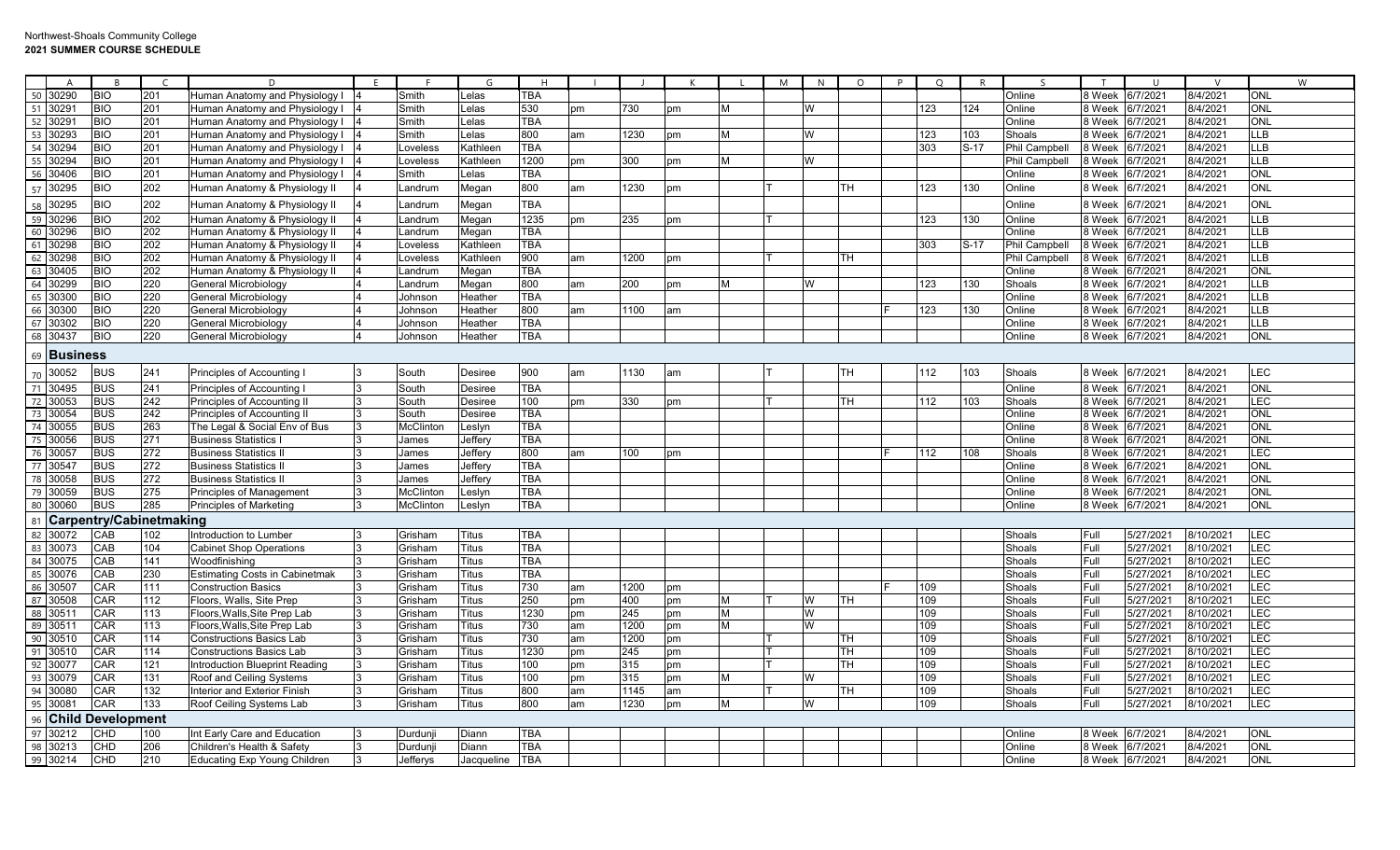|     | $\overline{A}$ |            | $\epsilon$ | D                                  | F. |          | G            | H          |    |      |    |          | M | N | $\Omega$ | $\Omega$ | R   |        |                   | $\blacksquare$    |           |                           | W |
|-----|----------------|------------|------------|------------------------------------|----|----------|--------------|------------|----|------|----|----------|---|---|----------|----------|-----|--------|-------------------|-------------------|-----------|---------------------------|---|
|     | 100 30215      | CHD        | 215        | Sup Practical Exp in Early Ch      |    | Durduni  | Diann        | 1000       | am | 1030 | am |          |   | W |          | 127      | 102 | Shoals | Full              | 5/27/2021         | 8/10/2021 | <b>LEC</b>                |   |
|     | 101 30462      | CHD        | 215        | Sup Practical Exp in Early Ch      |    | Durdunji | Diann        | 1000       | am | 1030 | am |          |   | W |          |          |     | Shoals | Full              | 5/27/2021         | 8/10/2021 | LEC                       |   |
|     |                |            |            |                                    |    |          |              |            |    |      |    |          |   |   |          |          |     |        |                   |                   |           |                           |   |
|     | 102 Chemistry  |            |            |                                    |    |          |              |            |    |      |    |          |   |   |          |          |     |        |                   |                   |           |                           |   |
|     | 103 30303      | СНМ        | 104        | Intro to Inorganic Chem            |    | Murphy   | Michael      | <b>TBA</b> |    |      |    |          |   |   |          |          |     | Online | 1st Mini          | 5/27/2021         | 7/1/2021  | <b>LLB</b>                |   |
|     | 104 30304      | СНМ        | 111        | College Chemistry                  |    | Choron   | Jeffery      | 900        | am | 1230 | pm | M        |   | W | TН       | 123      | 101 | Shoals | 1st Mini          | 5/27/2021         | 7/1/2021  | <b>LLB</b>                |   |
|     | 105 30304      | CHM        | 111        | College Chemistry                  |    | Choron   | Jeffery      | 900        | am | 1200 | pm |          |   |   |          | 123      | 102 | Shoals | 1st Mini          | 5/27/2021         | 7/1/2021  | LLB                       |   |
|     | 106 30305      | CHM        | 111        | <b>College Chemistry</b>           |    | Murphy   | Michael      | <b>TBA</b> |    |      |    |          |   |   |          |          |     | Online | 1st Mini          | 5/27/2021         | 7/1/2021  | $\overline{\mathsf{LLB}}$ |   |
|     | 107 30306      | СНМ        | 111        | College Chemistry                  |    | andrum   | Megar        | <b>TBA</b> |    |      |    |          |   |   |          |          |     | Online | 8 Week            | 6/7/2021          | 8/4/2021  | $\overline{\mathsf{LLB}}$ |   |
|     | 108 30306      | CHM        | 111        | College Chemistry                  |    | Sockwel  | Stuart       | <b>TBA</b> |    |      |    |          |   |   |          |          |     | Online | 8 Week            | 6/7/2021          | 8/4/2021  | $\overline{LLB}$          |   |
|     | 109 30307      | СНМ        | 112        | <b>College Chemistry II</b>        |    | Choron   | Jeffery      | 900        | am | 1230 | pm | М        |   | W | TН       | 123      | 101 | Shoals | 2nd Mini          | 7/2/2021          | 8/10/2021 | LLB                       |   |
|     | 10 30307       | CHM        | 112        | <b>College Chemistry II</b>        |    | Choron   | Jeffery      | 900        | am | 1200 | pm |          |   |   |          | 123      | 102 | Shoals |                   | 2nd Mini 7/2/2021 | 8/10/2021 | $\overline{\mathsf{LLB}}$ |   |
|     | 11130308       | CHM        | 112        | <b>College Chemistry II</b>        |    | Staff    | Staff        | TBA        |    |      |    |          |   |   |          |          |     | Online | 2nd Mini 7/2/2021 |                   | 8/10/2021 | LLB                       |   |
|     | 112 30309      | CHM        | 112        | <b>College Chemistry II</b>        |    | Johnson  | Heather      | <b>TBA</b> |    |      |    |          |   |   |          |          |     | Online | 8 Week            | 6/7/2021          | 8/4/2021  | <b>LLB</b>                |   |
| 113 | 30309          | <b>CHM</b> | 112        | <b>College Chemistry II</b>        |    | Sockwel  | Stuart       | TBA        |    |      |    |          |   |   |          |          |     | Online | 8 Week            | 6/7/2021          | 8/4/2021  | <b>LLB</b>                |   |
|     |                |            |            | Computer Information Systems (CIS) |    |          |              |            |    |      |    |          |   |   |          |          |     |        |                   |                   |           |                           |   |
|     | 115 30125      | CIS        | 146        | <b>Microcomputer Applications</b>  |    | Roberson | Teresa       | 800        | am | 1000 | am | M        |   |   | TН       | 112      | 112 | Shoals | 1st Mini          | 5/27/2021         | 7/1/2021  | LEC                       |   |
|     | 116 30126      | CIS        | 146        | <b>Microcomputer Applications</b>  |    | Staff    | <b>Staff</b> | 800        | am | 1000 | am | M        |   | W | TН       | 112      | 112 | Shoals | 2nd Mini          | //2/2021          | 8/10/2021 | LEC                       |   |
|     | 117 30127      | CIS        | 146        | <b>Microcomputer Applications</b>  |    | Roberson | Teresa       | <b>TBA</b> |    |      |    |          |   |   |          |          |     | Online | 1st Mini          | 5/27/2021         | 7/1/2021  | ONL                       |   |
|     | 118 30129      | CIS        | 146        | <b>Microcomputer Applications</b>  |    | Roberson | Teresa       | <b>TBA</b> |    |      |    |          |   |   |          |          |     | Online | 8 Week            | 6/7/2021          | 8/4/2021  | <b>ONL</b>                |   |
|     | 1930130        | CIS        | 148        | Post Adv Micro Applications        |    | Roberson | Teresa       | <b>TBA</b> |    |      |    |          |   |   |          |          |     | Online | 1st Mini          | 5/27/2021         | 7/1/2021  | <b>NO</b>                 |   |
|     | 120 30132      | CIS        | 157        | Intro. App Dev w/Swift             |    | Chandler | Steve        | 300        | pm | 500  | pm | M        |   | W | TН       | 112      | 101 | Shoals | 1st Mini          | 5/27/2021         | 7/1/2021  | LEC                       |   |
|     | 12130512       | <b>CIS</b> | 157        | Intro. App Dev w/Swift             |    | Chandler | <b>Steve</b> | <b>TBA</b> |    |      |    |          |   |   |          |          |     | Online | 1st Mini          | 5/27/2021         | 7/1/2021  | ONL                       |   |
|     | 122 30140      | <b>CIS</b> | 199        | <b>Network Communications</b>      |    | Chandlei | Steve        | TBA        |    |      |    |          |   |   |          |          |     | Shoals | 8 Week            | 6/7/2021          | 8/4/2021  | ONL                       |   |
|     | 23 30135       | CIS        | 202        | <b>Python Programming</b>          |    | Chandler | Steve        | 1015       | am | 1215 | pm | M        |   | W | TH       | 112      | 112 | Shoals | 1st Mini          | 5/27/2021         | 7/1/2021  | LEC                       |   |
|     | 24 30137       | CIS        | 205        | Control Lang & Utilities Appli     |    | Staff    | Staff        | <b>TBA</b> |    |      |    |          |   |   |          |          |     | Online | 1st Mini          | 5/27/2021         | 7/1/2021  | ONL                       |   |
|     | 125 30535      | CIS        | 220        | Apple Swift Development I          |    | Chandlei | Steve        | <b>TBA</b> |    |      |    |          |   |   |          |          |     | Online | Full              | 5/27/2021         | 7/1/2021  | ONL                       |   |
|     | 126 30139      | <b>CIS</b> | 246        | <b>Ethical Hacking</b>             |    | Chandlei | <b>Steve</b> | <b>TBA</b> |    |      |    |          |   |   |          |          |     | Online | 8 Week            | 6/7/2021          | 8/4/2021  | ONL                       |   |
|     | 127 30131      | <b>CIS</b> | 249        | Microcomputer Operating System     |    | Roberson | Teresa       | <b>TBA</b> |    |      |    |          |   |   |          |          |     | Online | 1st Min           | 5/27/202          | 7/1/2021  | ONL                       |   |
| 28  | 30141          | CIS        | 297        | CO-OP FOR CIS II                   |    | Chandler | <b>Steve</b> | <b>TBA</b> |    |      |    |          |   |   |          |          |     | Online | 8 Week            | 6/7/2021          | 8/4/2021  | <b>INT</b>                |   |
| 120 | Cosmetology    |            |            | <b>Salon &amp; Spa Management</b>  |    |          |              |            |    |      |    |          |   |   |          |          |     |        |                   |                   |           |                           |   |
| 130 | 30082          | CIT        | 211        | Teaching & Curriculum Dev          |    | Grissom  | Melinda      | 800        | am | 1230 | pm | <b>M</b> |   | W |          | 131      |     | Shoals | Full              | 5/27/2021         | 8/10/2021 | LEC                       |   |
|     | 131 30438      | <b>CIT</b> | 212        | Teacher Mentorship                 |    | Grissom  | Melinda      | 100        | pm | 330  | pm | M        |   | W |          | 131      |     | Shoals | Full              | 5/27/2021         | 8/10/2021 | LEC                       |   |
|     | 32 30084       | CIT        | 213        | Lesson Plan Development            |    | Grissom  | Melinda      | 800        | am | 330  | pm |          |   |   | TН       | 131      |     | Shoals | Full              | 5/27/2021         | 8/10/2021 | LEC                       |   |
|     | 30085          | CIT        | 214        | Lesson Plan Methods & Dev          |    | Grissom  | Melinda      | 730        | am | 1200 | pm |          |   |   |          | 115      | 109 | Shoals | Full              | 5/27/2021         | 8/10/2021 | LEC                       |   |
|     | 34 30009       | COS        | 111        | Into to Cosmetology                |    | Grissom  | Melinda      | <b>TBA</b> |    |      |    |          |   |   |          |          |     | Online | 8 Week            | 6/7/2021          | 8/4/2021  | ONL                       |   |
|     | 135 30001      | cos        | 112        | Intro to Cosmetology Lab           |    | Grissom  | Melinda      | 100        | pm | 315  | pm | M        |   | W |          |          |     | Shoals | 8 Week            | 6/7/2021          | 8/4/2021  | LEC                       |   |
|     | 136 30001      | cos        | 112        | Intro to Cosmetology Lab           |    | Grissom  | Melinda      | 800        | am | 1200 | pm | M        |   | W |          | 131      | 110 | Shoals | 8 Week            | 6/7/2021          | 8/4/2021  | LEC                       |   |
|     | 37 30010       | cos        | 113        | Theory of Chemical Services        |    | Grissom  | Melinda      | <b>TBA</b> |    |      |    |          |   |   |          |          |     | Online | 8 Week            | 6/7/2021          | 8/4/2021  | <b>ONL</b>                |   |
|     | 138 30002      | cos        | 114        | <b>Chemical Services Lab</b>       |    | Staff    | Staff        | 800        | am | 315  | pm |          |   |   | тн       | 131      | 107 | Shoals | 8 Week            | 6/7/2021          | 8/4/2021  | LEC                       |   |
| 139 | 30401          | COS        | 115        | <b>Hair Coloring Theory</b>        |    | Wallace  | Gerri        | <b>TBA</b> |    |      |    |          |   |   |          |          |     | Online | 8 Week            | 6/7/2021          | 8/4/2021  | <b>ONL</b>                |   |
|     | 140 30448      | cos        | 116        | Hair Coloring Lab                  |    | Wallace  | Gerri        | 100        | pm | 315  | pm |          |   |   | тн       | 131      |     | Shoals | Full              | 5/27/2021         | 8/10/2021 | LEC                       |   |
|     | 141 30448      | COS        | 116        | Hair Coloring Lab                  |    | Wallace  | Gerri        | 800        | am | 1230 | pm |          |   |   | TН       | 131      |     | Shoals | Full              | 5/27/2021         | 8/10/2021 | <b>LEC</b>                |   |
| 42  | 30420          | cos        | 125        | Career and Prof Development        |    | Grissom  | Melinda      | 800        | am | 330  | pm | M        |   | W |          | 131      |     | Shoals | 8 Week            | 6/7/2021          | 8/4/2021  | LEC                       |   |
| 143 | 30449          | cos        | 144        | Hair Shaping and Design            |    | Wallace  | Gerri        | 100        | pm | 500  | pm | M        |   |   |          | 131      |     | Shoals | Full              | 5/27/2021         | 8/10/2021 | LEC                       |   |
|     | 144 30449      | cos        | 144        | Hair Shaping and Design            |    | Wallace  | Gerri        | 730        | am | 1230 | pm | M        |   |   |          | 131      |     | Shoals | Full              | 5/27/2021         | 8/10/2021 | LEC                       |   |
| 145 | 30450          | cos        | 145        | Hair Shaping Lab                   |    | Wallace  | Gerri        | 730        | am | 1230 | pm |          |   | W |          | 131      |     | Shoals | Full              | 5/27/2021         | 8/10/2021 | LEC                       |   |
|     | 146 30450      | cos        | 145        | Hair Shaping Lab                   |    | Wallace  | Gerri        | 100        | pm | 230  | pm |          |   | W |          | 131      |     | Shoals | Full              | 5/27/2021         | 8/10/2021 | LEC                       |   |
| 47  | 30421          | cos        | 162        | Spec Topics Teaching Essential     |    | Grissom  | Melinda      | 800        | am | 330  | pm |          |   |   | TH       | 131      |     | Shoals | 8 Week            | 6/7/2021          | 8/4/2021  | LEC                       |   |
|     | 48 30422       | cos        | 167        | <b>State Board Review</b>          |    | Grissom  | Melinda      | 730        | am | 1200 | pm |          |   |   |          | 131      |     | Shoals | 8 Weel            | 6/7/2021          | 8/4/2021  | LEC                       |   |
|     | 149 30451      | cos        | 167        | <b>State Board Review</b>          |    | Grissom  | Melinda      | <b>TBA</b> |    |      |    |          |   |   |          | 131      |     | Shoals | Full              | 5/27/2021         | 8/10/2021 | LEC                       |   |
|     | 150 30451      | COS        | 167        | <b>State Board Review</b>          |    | Grissom  | Melinda      | 800        | am | 1230 | pm |          |   |   |          | 131      |     | Shoals | Full              | 5/27/2021         | 8/10/2021 | LEC                       |   |
|     |                |            |            |                                    |    |          |              |            |    |      |    |          |   |   |          |          |     |        |                   |                   |           |                           |   |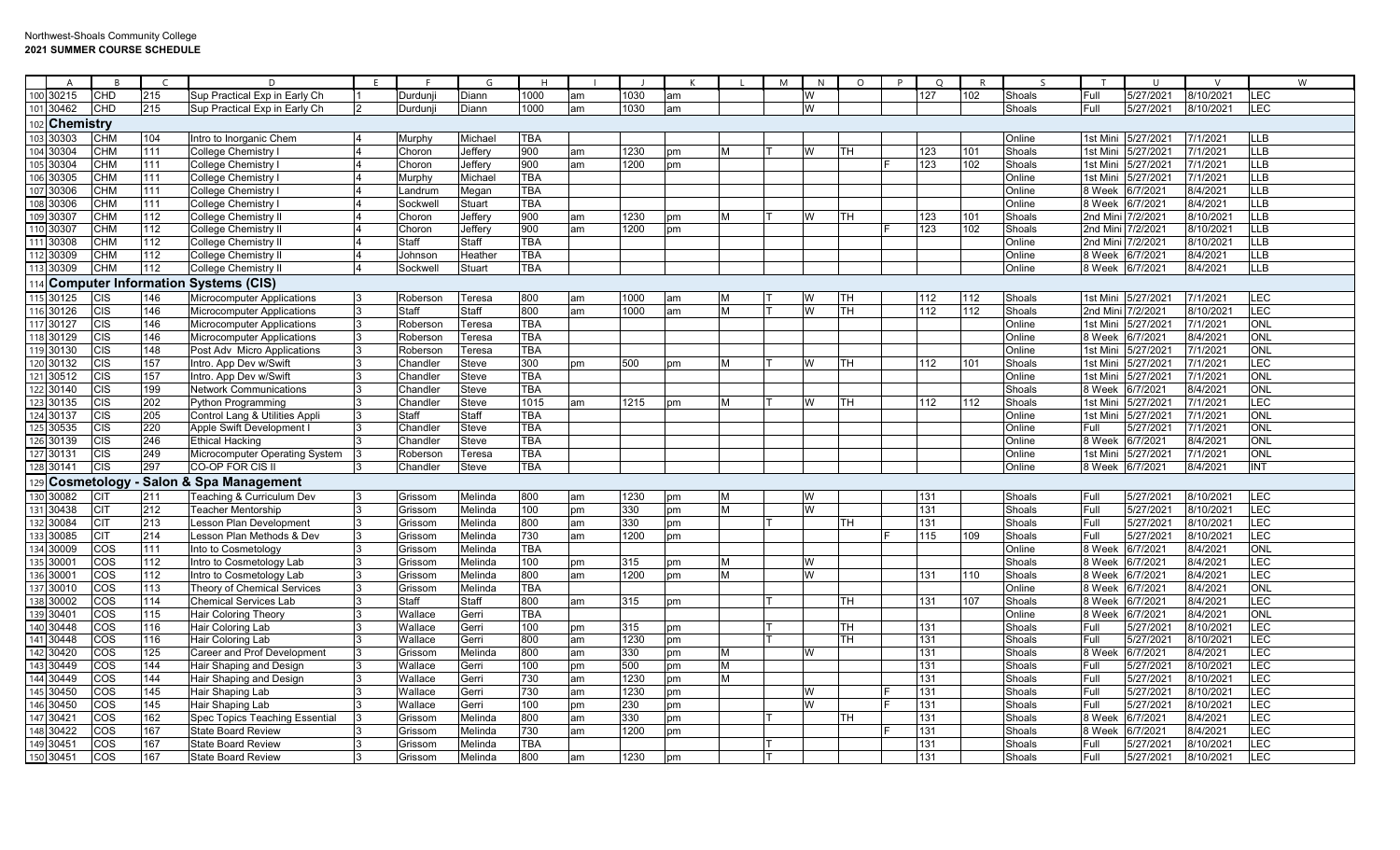|                  | $\overline{A}$ | $\overline{B}$                    |     |                                       | E  |               | G                | H          |    |      |    |   | M | $\mathsf{N}$<br>$\circ$ | D | $\circ$ |     | $\varsigma$           | T       | $\cup$    | $\mathsf{V}$ |            | W |
|------------------|----------------|-----------------------------------|-----|---------------------------------------|----|---------------|------------------|------------|----|------|----|---|---|-------------------------|---|---------|-----|-----------------------|---------|-----------|--------------|------------|---|
|                  | 151 30008      | COS                               | 190 | Intership in Cosmetology              |    | Wallace       | Gerri            | <b>TBA</b> |    |      |    |   |   |                         |   |         |     | Shoals                | 8 Week  | 6/7/202   | 8/4/2021     | <b>INT</b> |   |
|                  | 30423          | cos                               | 291 | CO-OP                                 | 13 | Grissom       | Melinda          | <b>TBA</b> |    |      |    |   |   |                         |   |         |     | Shoals                | 8 Week  | 6/7/2021  | 8/4/2021     | <b>INT</b> |   |
|                  |                | <b>Criminal Justice</b>           |     |                                       |    |               |                  |            |    |      |    |   |   |                         |   |         |     |                       |         |           |              |            |   |
|                  | 30220          | <b>CRJ</b>                        | 146 | <b>Criminal Evidence</b>              |    | Holt          | Michael          | 1100       | am | 1215 | pm |   |   | TН                      |   |         |     | Shoals                | Full    | 5/27/2021 | 8/10/2021    | LEC        |   |
| $\overline{155}$ | 30460          | <b>CRJ</b>                        | 147 | <b>Constitutional Law</b>             |    | Holt          | Michael          | <b>TBA</b> |    |      |    |   |   |                         |   |         |     | Online                | Full    | 5/27/2021 | 8/10/2021    | <b>ONL</b> |   |
|                  | 30461          | <b>CRJ</b>                        | 209 | Juvenile Delinquency                  |    | Holt          | Michael          | <b>TBA</b> |    |      |    |   |   |                         |   |         |     | Online                | Full    | 5/27/2021 | 8/10/2021    | <b>ONL</b> |   |
|                  |                |                                   |     |                                       |    |               |                  |            |    |      |    |   |   |                         |   |         |     |                       |         |           |              |            |   |
|                  |                |                                   |     | <b>Design Engineering Technology</b>  |    |               |                  |            |    |      |    |   |   |                         |   |         |     |                       |         |           |              |            |   |
|                  | 158 30143      | <b>DDT</b>                        | 132 | <b>Architectural Drafting</b>         |    | Defoor        | Stephen          | 1100       | am | 1230 | pm | M |   | w                       |   | 105     | 106 | Shoals                | Full    | 5/27/2021 | 8/10/2021    | LEC        |   |
|                  | 159 30145      | <b>DDT</b>                        | 134 | <b>Descriptive Geometry</b>           |    | Defoor        | Stephen          | 1100       | am | 1230 | pm |   |   | TН                      |   | 105     | 106 | Shoals                | Full    | 5/27/2021 | 8/10/2021    | LEC        |   |
|                  | 160 30142      | <b>DDT</b>                        | 211 | Intermediate Machine Drafting         |    | Defoor        | Stephen          | 800        | am | 1030 | am | M |   | W                       |   | 105     | 106 | Shoals                | Full    | 5/27/2021 | 8/10/2021    | LEC        |   |
| 161              | 30144          | <b>DD1</b>                        | 213 | Civil Drafting, Plat Maps             | 13 | Defoor        | Stephen          | 800        | am | 1030 | am |   |   | TH                      |   | 105     | 106 | Shoals                | Full    | 5/27/2021 | 8/10/2021    | LEC        |   |
|                  |                |                                   |     | <b>Diagnostic Medical Sonography</b>  |    |               |                  |            |    |      |    |   |   |                         |   |         |     |                       |         |           |              |            |   |
| 163              | 30385          | <b>DMS</b>                        | 221 | <b>Obstetrical Sonography II</b>      |    | Gaisser       | Kimberly         | 830        | am | 1000 | am | M |   | W                       |   | 132     |     | Shoals                | Full    | 5/27/2021 | 8/10/2021    | LEC        |   |
|                  | 164 30386      | <b>DMS</b>                        | 225 | Superficial Sonogaphy                 |    | Christiar     | Terri            | 1005       | am | 1105 | am | M |   | W                       |   | 132     |     | Shoals                | Full    | 5/27/2021 | 8/10/2021    | LEC        |   |
|                  | 165 30388      | <b>DMS</b>                        | 231 | Sonography Preceptorship III          |    | Christian     | Terri            | <b>TBA</b> |    |      |    |   |   |                         |   | 132     |     | Shoals                | Full    | 5/27/2021 | 8/10/2021    | P          |   |
|                  | 166 30387      | <b>DMS</b>                        | 240 | Sonography Prin & Inst Seminar        |    | Christian     | Terri            | 105        | pm | 305  | pm | M |   | W                       |   | 132     |     | Shoals                | Full    | 5/27/2021 | 8/10/2021    | <b>SEM</b> |   |
| 167              | Economics      |                                   |     |                                       |    |               |                  |            |    |      |    |   |   |                         |   |         |     |                       |         |           |              |            |   |
|                  | 168 30061      | <b>ECO</b>                        | 231 | <b>Principles of Macroeconomics</b>   |    | <b>Baltes</b> | Joan             | 1015       | am | 1245 | pm | M |   | W                       |   | 112     | 106 | Shoals                | 8 Week  | 6/7/2021  | 8/4/2021     | LEC        |   |
|                  | 169 30062      | <b>ECO</b>                        | 231 | Principles of Macroeconomics          |    | <b>Baltes</b> | Joan             | 1015       | am | 1245 | pm | M |   | W                       |   | 302     |     | OC-307A Phil Campbell | 8 Week  | 6/7/2021  | 8/4/2021     | LEC        |   |
|                  | 170 30063      | <b>ECO</b>                        | 231 | Principles of Macroeconomics          |    | <b>Baltes</b> | Joan             | <b>TBA</b> |    |      |    |   |   |                         |   |         |     | Online                | 8 Week  | 6/7/2021  | 8/4/2021     | <b>ONL</b> |   |
|                  | 171 30064      | ECO                               | 232 | <b>Principles of Microeconomics</b>   |    | <b>Baltes</b> | Joan             | 100        | pm | 330  | pm |   |   | TН                      |   | 112     | 106 | Shoals                | 8 Week  | 6/7/202   | 8/4/2021     | LEC        |   |
|                  | 172 30066      | ECO                               | 232 | <b>Principles of Microeconomics</b>   |    | <b>Baltes</b> | Joan             | <b>TBA</b> |    |      |    |   |   |                         |   |         |     | Online                | 8 Week  | 6/7/202   | 8/4/2021     | <b>ONL</b> |   |
|                  | 173 30494      | ECO                               | 232 | Principles of Microeconomics          |    | <b>Baltes</b> | Joan             | 100        | pm | 330  | pm |   |   | TН                      |   | 302     |     | OC-108 Phil Campbell  | 8 Week  | 6/7/2021  | 8/4/2021     | LEC        |   |
|                  |                | <b>Electrical Technology</b>      |     |                                       |    |               |                  |            |    |      |    |   |   |                         |   |         |     |                       |         |           |              |            |   |
|                  | 175 30327      | ELT                               | 212 | <b>Motor Controls II</b>              |    | <b>Morris</b> | Ray              | 730        | am | 1115 | am |   |   | w                       |   | 102     |     | Shoals                | Full    | 5/27/2021 | 8/10/2021    | LEC        |   |
|                  | 176 30327      | <b>ELT</b>                        | 212 | <b>Motor Controls II</b>              |    | <b>Morris</b> | Ray              | 1200       | pm | 330  | pm |   |   | W                       |   | 102     |     | Shoals                | Full    | 5/27/2021 | 3/10/2021    | LEC        |   |
|                  | 177 30332      | <b>ELT</b>                        | 241 | National Electric Code                |    | Morris        | Ray              | 430        | pm | 900  | pm |   |   |                         |   | 102     |     | Shoals                | Full    | 5/27/2021 | 8/10/2021    | LEC        |   |
|                  | 178 30331      | ELT                               | 242 | Journeyman Master Prep Exam           |    | <b>Morris</b> | Ray              | 430        | pm | 900  | pm | M |   |                         |   | 102     |     | Shoals                | Full    | 5/27/2021 | 8/10/2021    | LEC        |   |
|                  | 179 30329      | <b>ELT</b>                        | 291 | CO-OP ELT                             |    | Morris        | Ray              | <b>TBA</b> |    |      |    |   |   | TН                      |   | 102     |     | Shoals                | Full    | 5/27/2021 | 8/10/2021    | <b>INT</b> |   |
|                  | 180 30329      | <b>ELT</b>                        | 291 | CO-OP ELT                             | 13 | <b>Morris</b> | Ray              | <b>TBA</b> |    |      |    |   |   | TН                      |   | 102     |     | Shoals                | Full    | 5/27/2021 | 8/10/2021    | <b>INT</b> |   |
| 181              |                | <b>Emergency Medical Services</b> |     |                                       |    |               |                  |            |    |      |    |   |   |                         |   |         |     |                       |         |           |              |            |   |
|                  | 182 30344      | <b>EMS</b>                        | 100 | Cardiopulmonary Resuscitation         |    | Demorse       | Christopher 800  |            | am | 1200 | pm |   |   |                         |   | 121     | 151 | Shoals                | Full    | 5/27/2021 | 8/10/2021    | LEC        |   |
|                  | 183 30348      | <b>EMS</b>                        | 100 | Cardiopulmonary Resuscitation         |    | Demorse       | Christopher 1200 |            | pm | 400  | pm |   |   |                         |   | 121     | 151 | Shoals                | Full    | 5/27/2021 | 8/10/2021    | LEC        |   |
|                  | 184 30466      | <b>EMS</b>                        | 100 | Cardiopulmonary Resuscitation         |    | Demorse       | Christopher TBA  |            |    |      |    |   |   |                         |   |         |     | Shoals                | Full    | 5/27/2021 | 8/10/2021    | LEC        |   |
| 185              | 30467          | <b>EMS</b>                        | 100 | Cardiopulmonary Resuscitation         |    | Demorse       | Christopher TBA  |            |    |      |    |   |   |                         |   |         |     | Shoals                | Full    | 5/27/2021 | 3/10/2021    | LEC        |   |
|                  | 186 30351      | <b>EMS</b>                        | 107 | <b>Emergency Vehicle Operator Amb</b> |    | Oyen          | Todd             | 900        | am | 300  | pm |   |   |                         |   | 121     |     | Shoals                | Full    | 5/27/2021 | 8/10/2021    | LEC        |   |
|                  | 187 30363      | <b>EMS</b>                        | 107 | <b>Emergency Vehicle Operator Amb</b> |    | Oyen          | Todd             | <b>TBA</b> |    |      |    |   |   |                         |   |         |     | Shoals                | Full    | 5/27/2021 | 8/10/2021    | LEC        |   |
|                  | 188 30352      | <b>EMS</b>                        | 118 | <b>Emergency Medical Technician</b>   |    | Oyen          | Todd             | 800        | am | 200  | pm | M |   | TН                      |   | 122     | 168 | Shoals                | Full    | 5/27/2021 | 8/10/2021    | LEC        |   |
|                  | 189 30364      | <b>EMS</b>                        | 118 | <b>Emergency Medical Technician</b>   |    | Flannagin     | Barry            | 500        | pm | 1100 | pm | M |   | TН                      |   | 121     |     | Shoals                | Full    | 5/27/2021 | 3/10/2021    | $E$ C      |   |
| 190              | 30353          | <b>EMS</b>                        | 119 | Emergency Medical Technician C        |    | Demorse       | Christopher      | <b>TBA</b> |    |      |    |   |   |                         |   |         |     | Shoals                | Full    | 5/27/2021 | 3/10/2021    | E          |   |
|                  | 191 30365      | <b>EMS</b>                        | 119 | Emergency Medical Technician C        |    | Flannagin     | Barry            | <b>TBA</b> |    |      |    |   |   |                         |   |         |     | Shoals                | Full    | 5/27/2021 | 8/10/2021    | LEC        |   |
|                  | 192 30355      | <b>EMS</b>                        | 155 | <b>Advanced Emergency Medical Tec</b> |    | Oyen          | Todd             | 1105       | am | 1205 | pm |   |   | TН                      |   |         |     | Shoals                | Full    | 5/27/2021 | 8/10/2021    | LEC        |   |
|                  | 193 30355      | <b>EMS</b>                        | 155 | <b>Advanced Emergency Medical Tec</b> |    | Oyen          | Todd             | 800        | am | 1100 | am |   |   | TН                      |   | 122     | 160 | Shoals                | Full    | 5/27/2021 | 8/10/2021    | LEC        |   |
|                  | 194 30356      | <b>EMS</b>                        | 156 | Advanced Emergency Medical T C 2      |    | Demorse       | Christopher      | <b>TBA</b> |    |      |    |   |   |                         |   |         |     | Shoals                | Full    | 5/27/2021 | 8/10/2021    | $E$ C      |   |
| 195              | 30357          | <b>EMS</b>                        | 189 | Applied Anatomy and Physiology        |    | Demorse       | Christopher      | 1105       | am | 300  | pm |   |   |                         |   | 122     | 168 | Shoals                | Full    | 5/27/2021 | 8/10/2021    | $E$ C      |   |
| 196              | 30358          | <b>EMS</b>                        | 240 | <b>Paramedic Operations</b>           |    | Oyen          | Todd             | 800        | am | 1100 | am |   |   |                         |   | 122     | 168 | Shoals                | Full    | 5/27/2021 | 8/10/2021    | LEC        |   |
|                  | 197 30553      | <b>EMS</b>                        | 240 | <b>Paramedic Operations</b>           |    | Oven          | Todd             | <b>TBA</b> |    |      |    |   |   |                         |   |         |     | Shoals                | 2nd Min | 7/2/2021  | 8/10/2021    | LEC        |   |
|                  | 198 30359      | <b>EMS</b>                        | 241 | Paramedic Cardiology                  |    | Demorse       | Christopher 210  |            | pm | 600  | pm |   |   | TН                      |   | 122     | 168 | Shoals                | Full    | 5/27/2021 | 8/10/2021    | LEC        |   |
|                  | 199 30360      | <b>EMS</b>                        | 242 | <b>Paramedic Patient Assessment</b>   |    | Flannagin     | Barry            | 800        | am | 205  | pm |   |   |                         |   | 122     | 168 | Shoals                | Full    | 5/27/2021 | 8/10/2021    | $E$ C      |   |
|                  | 200 30361      | <b>EMS</b>                        | 257 | Paramedic Applied Pharmacology        |    | Demorse       | Christopher 800  |            | am | 205  | pm |   |   | TН                      |   | 122     | 168 | Shoals                | Full    | 5/27/2021 | 8/10/2021    | LEC        |   |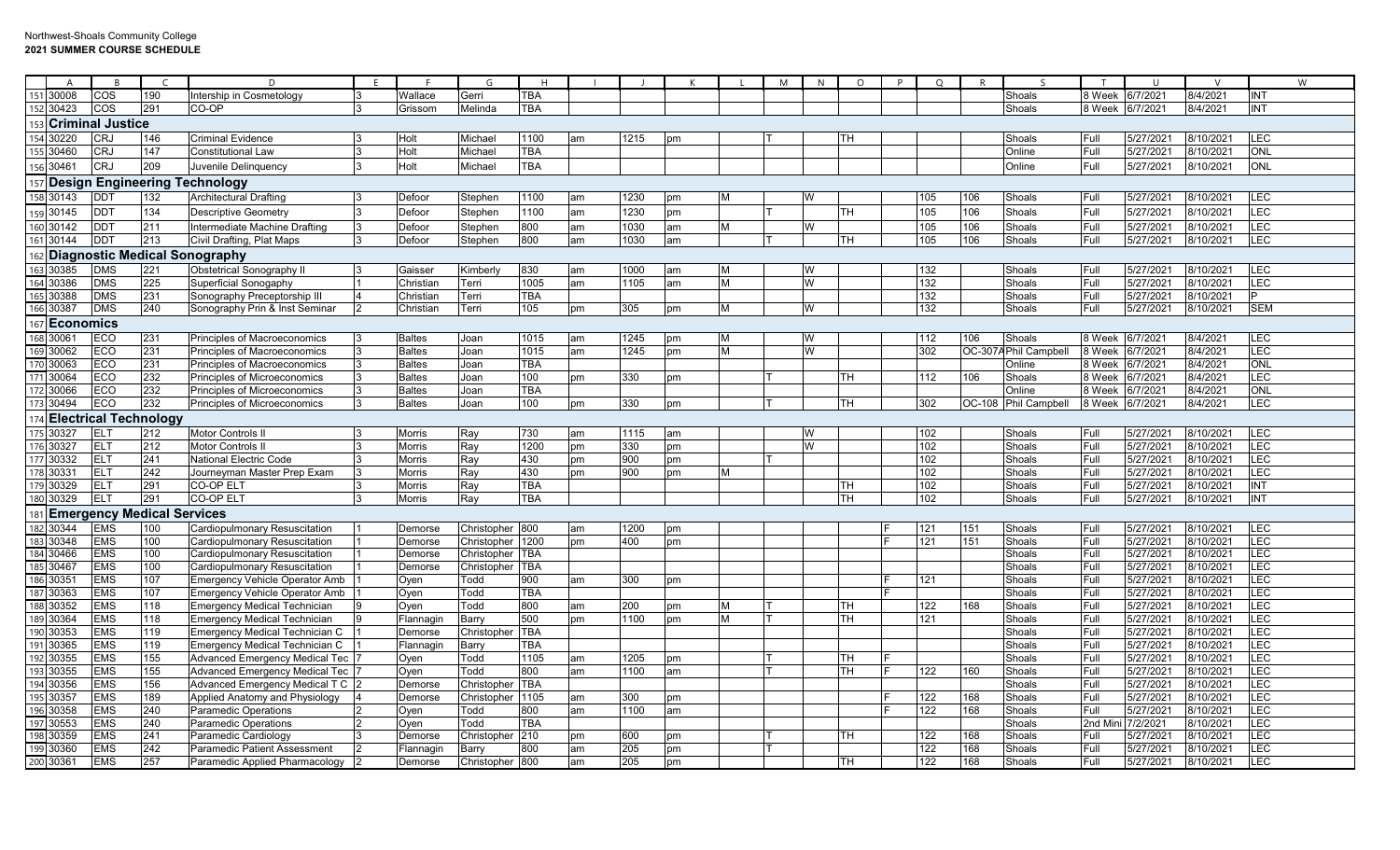| $\overline{A}$               | R                                    |                  | D                                                                      |              |                        | G                | H               |          |            |          |   | M | N | $\Omega$  | P | $\circ$    | R        | $\varsigma$          |                 | U                      |                        | W          |
|------------------------------|--------------------------------------|------------------|------------------------------------------------------------------------|--------------|------------------------|------------------|-----------------|----------|------------|----------|---|---|---|-----------|---|------------|----------|----------------------|-----------------|------------------------|------------------------|------------|
| $201$  English               |                                      |                  |                                                                        |              |                        |                  |                 |          |            |          |   |   |   |           |   |            |          |                      |                 |                        |                        |            |
| 202<br>30252                 | <b>ENG</b>                           | 99               | Intro to College Writing                                               |              | <b>Morris</b>          | Jennifeı         | 735             | pm       | 825        | pm       | M |   |   |           |   | 120        | 121      | Shoals               | Full            | 5/27/2021              | 8/10/2021              | <b>DEV</b> |
| 203<br>30255                 | <b>ENG</b>                           | 99               | Intro to College Writing                                               |              | Cain                   | Shelly           | 920             | am       | 1010       | am       |   |   |   |           |   | 120        | 120      | Shoals               | Full            | 5/27/2021              | 3/10/2021              | <b>DEV</b> |
| 204<br>30527                 | <b>ENG</b>                           | 100              | <b>Vocational Technical English</b>                                    |              | Williams               | Daniel           | <b>Distance</b> |          |            |          |   |   |   |           |   |            |          |                      | 8 Weel          | 6/7/2021               | 3/4/2021               | <b>ONL</b> |
| 205<br>30254                 | <b>ENG</b>                           | 101              | English Composition                                                    |              | Morris                 | Jennifeı         | 530             | pm       | 730        | pm       | M |   | W |           |   | 120        | 121      | Shoals               | Full            | 5/27/2021              | 8/10/2021              | LEC        |
| 30257<br>206                 | <b>ENG</b>                           | 101              | English Composition                                                    |              | Cain                   | Shelly           | 1015            | am       | 1215       | pm       |   |   |   | TН        |   | 120        | 120      | Shoals               | Full            | 5/27/2021              | 8/10/2021              | LEC        |
| 207<br>30260                 | <b>ENG</b>                           | 101              | <b>English Composition I</b>                                           |              | McClung                | Michael          | 800             | am       | 1000       | am       | M |   | W | TН        |   | 302        | OC-104   | <b>Phil Campbell</b> | 1st Mini        | 5/27/2021              | 7/1/2021               | LEC        |
| 208<br>3026                  | <b>ENG</b>                           | 101              | English Composition                                                    |              | Sides                  | Meredith         | <b>TBA</b>      |          |            |          |   |   |   |           |   |            |          | Online               | 8 Week          | 6/7/2021               | 8/4/2021               | ONL        |
| 209<br>30407                 | <b>ENG</b>                           | 101              | English Composition                                                    |              | McClung                | Michae           | <b>TBA</b>      |          |            |          |   |   |   |           |   |            |          | Online               | 8 Week          | 6/7/2021               | 8/4/2021               | <b>ONL</b> |
| 21(<br>30456                 | <b>ENG</b>                           | 101              | English Composition                                                    |              | Williams               | Daniel           | <b>TBA</b>      |          |            |          |   |   |   |           |   |            |          | Online               | 2nd Mini        | 7/2/2021               | 8/10/2021              | <b>ONL</b> |
| 30457<br>211                 | <b>ENG</b>                           | 101              | English Composition                                                    |              | McClung                | Michael          | 1045            | am       | 115        | pm       |   |   |   | TН        |   | 302        | OC-104   | <b>Phil Campbell</b> | 8 Week          | 6/7/2021               | 8/4/2021               | LEC        |
| 30458                        | <b>ENG</b>                           | 101              | <b>English Composition I</b>                                           |              | Sides                  | Meredith         | 800             | am       | 940        | am       | M |   | W |           |   | 120        | 121      | Shoals               | 8 Week          | 6/7/2021               | 3/4/2021               | LEC        |
| 213<br>30459                 | <b>ENG</b>                           | 101              | <b>English Composition I</b>                                           |              | Morris                 | Jennifer         | 130             | pm       | 400        | pm       |   |   |   | TH        |   | 120        | 121      | Shoals               | 8 Week          | 6/7/2021               | 8/4/2021               | LEC        |
| 30383                        | <b>ENG</b>                           | 101A             | English Compostition                                                   |              | Morris                 | Jennifeı         | 530             | pm       | 730        | pm       | M |   | W |           |   | 120        | 121      | Shoals               | Full            | 5/27/2021              | 8/10/2021              | LEC        |
| 30384<br>215                 | <b>ENG</b>                           | 101A             | English Compostition                                                   |              | Cain                   | Shelly           | 1015            | am       | 1215       | pm       |   |   |   | TН        |   | 120        | 120      | Shoals               | Full            | 5/27/2021              | 8/10/2021              | LEC        |
| 30263<br>216                 | <b>ENG</b>                           | 102              | <b>English Composition II</b>                                          |              | Cain                   | Shelly           | 130             | pm       | 400        | pm       | M |   | W |           |   | 120        | 121      | Shoals               | 8 Week          | 6/7/2021               | 8/4/2021               | LEC        |
| 217<br>30265                 | <b>ENG</b>                           | 102              | <b>English Composition II</b>                                          |              | Sides                  | Meredith         | <b>TBA</b>      |          |            |          |   |   |   |           |   |            |          | Online               | 8 Week          | 6/7/2021               | 8/4/2021               | <b>ONL</b> |
| 218<br>30415                 | <b>ENG</b>                           | 102              | <b>English Composition II</b>                                          |              | Morris                 | Jennifer         | <b>TBA</b>      |          |            |          |   |   |   |           |   |            |          | Online               | 8 Week          | 6/7/2021               | 8/4/2021               | <b>ONL</b> |
| 30524<br>219                 | <b>ENG</b>                           | 252              | American Literature II                                                 |              | Sides                  | Meredith         | <b>Distance</b> |          |            |          |   |   |   |           |   |            |          | Online               | 8 Week          | 6/7/2021               | 8/4/2021               | <b>ONL</b> |
| 30266<br>220                 | <b>ENG</b>                           | 271              | World Literature                                                       |              | Benson                 | Debra            | 1015            | am       | 1215       | pm       |   |   |   | TH        |   | 120        | 123      | Shoals               | 8 Week          | 6/7/2021               | 8/4/2021               | LEC        |
| 221<br>30267                 | <b>ENG</b>                           | 271              | World Literature I                                                     |              | Morris                 | Jennifer         | 530             | pm       | 730        | pm       |   |   |   | TН        |   | 120        | 123      | Shoals               | 8 Week          | 6/7/2021               | 8/4/2021               | LEC        |
| 222<br>30268                 | <b>ENG</b>                           | 271              | World Literature                                                       |              | McClung                | Michae           | 1015            | am       | 1215       | pm       | M |   | W |           |   | 302        | OC-104   | <b>Phil Campbell</b> | 3 Week          | 6/7/202                | 8/4/2021               | LEC        |
| 223<br>30270                 | <b>ENG</b>                           | 271              | World Literature                                                       |              | Benson                 | Debra            | <b>TBA</b>      |          |            |          |   |   |   |           |   |            |          | Online               | 8 Week          | 6/7/202                | 8/4/2021               | ONL        |
| 30435<br>224                 | <b>ENG</b>                           | 271              | World Literature                                                       |              | Benson                 | Debra            | <b>TBA</b>      |          |            |          |   |   |   |           |   |            |          | Online               | 8 Week          | 6/7/2021               | 8/4/2021               | <b>ONL</b> |
| 3027'                        | <b>ENG</b>                           | 272              | <b>World Literature II</b>                                             |              | Cain                   | Shelly           | 1015            | am       | 1215       | pm       | M |   | W |           |   | 120        | 123      | Shoals               | Full            | 5/27/2021              | 8/10/2021              | LEC        |
| 226<br>30546                 | <b>ENG</b>                           | $\overline{272}$ | <b>World Literature I</b>                                              |              | Cain                   | Shelly           | <b>TBA</b>      |          |            |          |   |   |   |           |   |            |          | Online               | 8 Week          | 6/7/2021               | 8/4/2021               | ONL        |
| 30273<br>227                 | <b>ENG</b>                           | 272              | World Literature II                                                    |              | Cain                   | <b>Shelly</b>    | <b>TBA</b>      |          |            |          |   |   |   |           |   |            |          | Online               | 8 Week          | 6/7/202                | 8/4/2021               | <b>ONL</b> |
| 30455<br>228                 | <b>ENR</b>                           | 98               | <b>Writing/Reading for College</b>                                     |              | Benson                 | Debra            | 1005            | am       | 1235       | pm       | M |   | W |           |   | 114        | 101      | Shoals               | Full            | 5/27/202               | 8/10/2021              | <b>DEV</b> |
| Geography                    |                                      |                  |                                                                        |              |                        |                  |                 |          |            |          |   |   |   |           |   |            |          |                      |                 |                        |                        |            |
| 30463                        | <b>GEO</b>                           | 100              | World Regional Geography                                               |              | <b>TBA</b>             |                  | <b>TBA</b>      |          |            |          |   |   |   |           |   |            |          | Online               | 8 Week 6/7/2021 |                        | 8/4/2021               | <b>ONL</b> |
| 231 History                  |                                      |                  |                                                                        |              |                        |                  |                 |          |            |          |   |   |   |           |   |            |          |                      |                 |                        |                        |            |
| 232<br>30223                 | <b>HIS</b>                           | 101              | <b>Western Civilization</b>                                            |              | Pearson                | Selina           | <b>TBA</b>      |          |            |          |   |   |   |           |   |            |          | Online               | 8 Week          | 6/7/2021               | 8/4/2021               | <b>ONL</b> |
| 30225<br>233                 | <b>HIS</b>                           | 101              | Western Civilization I                                                 |              | Pool                   | Bradley          | 800             | am       | 1000       | am       | M |   | W | TH        |   | 302        | $OC-308$ | <b>Phil Campbell</b> | 1st Mini        | 5/27/2021              | 7/1/2021               | LEC        |
| 234<br>30227                 | <b>HIS</b>                           | 101              | Western Civilization I                                                 |              | Pearson                | Selina           | <b>TBA</b>      |          |            |          |   |   |   |           |   |            |          | Online               | 8 Week          | 6/7/2021               | 8/4/2021               | <b>ONL</b> |
| 30229                        | <b>HIS</b>                           | 102              | <b>Western Civilization II</b>                                         |              | Pool                   | Bradley          | 100             | pm       | 300        | pm       | M |   | W | TН        |   | 302        |          | OC-308 Phil Campbell | Ist Mini        | 5/27/2021              | 7/1/2021               | LEC        |
| 30230<br>236                 | <b>HIS</b>                           | 102              | <b>Western Civilization II</b>                                         |              | Wright                 | Lauren           | 100             | pm       | 300        | pm       | M |   | W | TH        |   | 302        | OC-308   | <b>Phil Campbell</b> | <b>2nd Mini</b> | 7/2/2021               | 8/10/2021              | LEC        |
| 237<br>30544                 | <b>HIS</b>                           | 201              | <b>United States History</b>                                           |              | Wright                 | Lauren           | <b>TBA</b>      |          |            |          |   |   |   |           |   |            |          | Online               | 8 Week          | 6/7/2021               | 8/4/2021               | <b>ONL</b> |
| 238<br>30231                 | <b>HIS</b>                           | 201              | United States History                                                  |              | Pearson                | Selina           | <b>TBA</b>      |          |            |          |   |   |   |           |   |            |          | Online               | 8 Week          | 6/7/2021               | 8/4/2021               | <b>ONL</b> |
| 239<br>30232                 | <b>HIS</b>                           | 201              | United States History                                                  |              | Wright                 | Lauren           | 1015            | am       | 1215       | pm       | M |   | W | TH        |   | 110        | 107      | Shoals               | 2nd Min         | 7/2/2021               | 8/10/2021              | LEC        |
| 240<br>30234                 | $\overline{\overline{\mathsf{HIS}}}$ | 201              | United States History                                                  |              | Pool                   | Bradley          | <b>TBA</b>      |          |            |          |   |   |   |           |   |            |          | Online               | 8 Week          | 6/7/2021               | 8/4/2021               | ONL        |
| 30468<br>24                  | <b>HIS</b>                           | 201              | United States History                                                  |              | Staff                  | Staff            | 800             | am       | 1045       | am       |   |   |   |           |   | 302        | OC-308   | <b>Phil Campbell</b> | Full            | 5/27/2021              | 8/10/2021              | LEC        |
| 30235<br>242                 | <b>HIS</b>                           | 202              | United States History II                                               | <sup>3</sup> | Pearson                | Selina           | TBA             |          |            |          |   |   |   |           |   |            |          | Online               | 8 Week          | 6/7/2021               | 8/4/2021               | <b>ONL</b> |
| 30469<br>243                 | <b>HIS</b>                           | 202              | United States History II                                               |              | Staff                  | Staff            | 800             | am       | 1045       | am       |   |   |   |           |   | 110        | 107      | Shoals               | Full            | 5/27/2021              | 8/10/2021              | LEC        |
|                              |                                      |                  | <b>Industrial Systems Technology</b>                                   |              |                        |                  |                 |          |            |          |   |   |   |           |   |            |          |                      |                 |                        |                        |            |
|                              | INT                                  | 117              |                                                                        |              |                        |                  |                 |          |            |          |   |   |   | TН        |   |            |          |                      | Full            |                        | 8/10/2021              | LEC        |
| 245<br>30485<br>30487<br>246 | INT                                  | 117              | <b>Principles Industrial Mechanic</b>                                  |              | <b>Bogus</b>           | Caleb            | 1215<br>400     | pm       | 400<br>745 | pm       | M |   | W |           |   | 105<br>105 |          | Shoals<br>Shoals     | Full            | 5/27/2021<br>5/27/2021 | 8/10/2021              | LEC        |
| 247 30409                    | INT                                  | 127              | Principles Industrial Mechanic                                         |              | Springer               | Gregory          | 800             | pm       | 1145       | pm       | M |   | W |           |   | 104        |          | Shoals               | Full            | 5/27/2021              |                        | LEC        |
| 248<br>30320                 | INT                                  | 207              | Princ of Ind Pumps/Piping Syst<br><b>Industrial Automatic Controls</b> |              | Rogers                 | Jeffrey          | 1215            | am       | 400        | am       | M |   | W |           |   | 105        |          | Shoals               | Full            | 5/27/2021              | 8/10/2021<br>8/10/2021 | LEC        |
| 30317<br>249                 | INT                                  | 213              | Industrial Motor Cntrl II                                              |              | Springer               | Gregory          | 1215            | pm       | 400        | pm       | M |   | W |           |   | 104        |          | Shoals               | Full            | 5/27/2021              | 3/10/2021              | LEC        |
| 250<br>3032                  | INT                                  | 213              | <b>Industrial Motor Cntrl II</b>                                       |              | Rogers<br><b>Boqus</b> | Jeffrey<br>Caleb | 800             | pm<br>am | 1145       | pm<br>am |   |   |   | <b>TH</b> |   | 105        |          | Shoals               | Full            | 5/27/2021              | 3/10/2021              | LEC        |
| 251 30484                    | INT                                  | 261              |                                                                        |              |                        | Caleb            | 400             | pm       | 615        | pm       |   |   |   | TH        |   | 105        |          | Shoals               | Full            | 5/27/2021              | 8/10/2021              | LEC        |
|                              |                                      |                  | <b>MSSC Safety Course</b>                                              |              | <b>Bogus</b>           |                  |                 |          |            |          |   |   |   |           |   |            |          |                      |                 |                        |                        |            |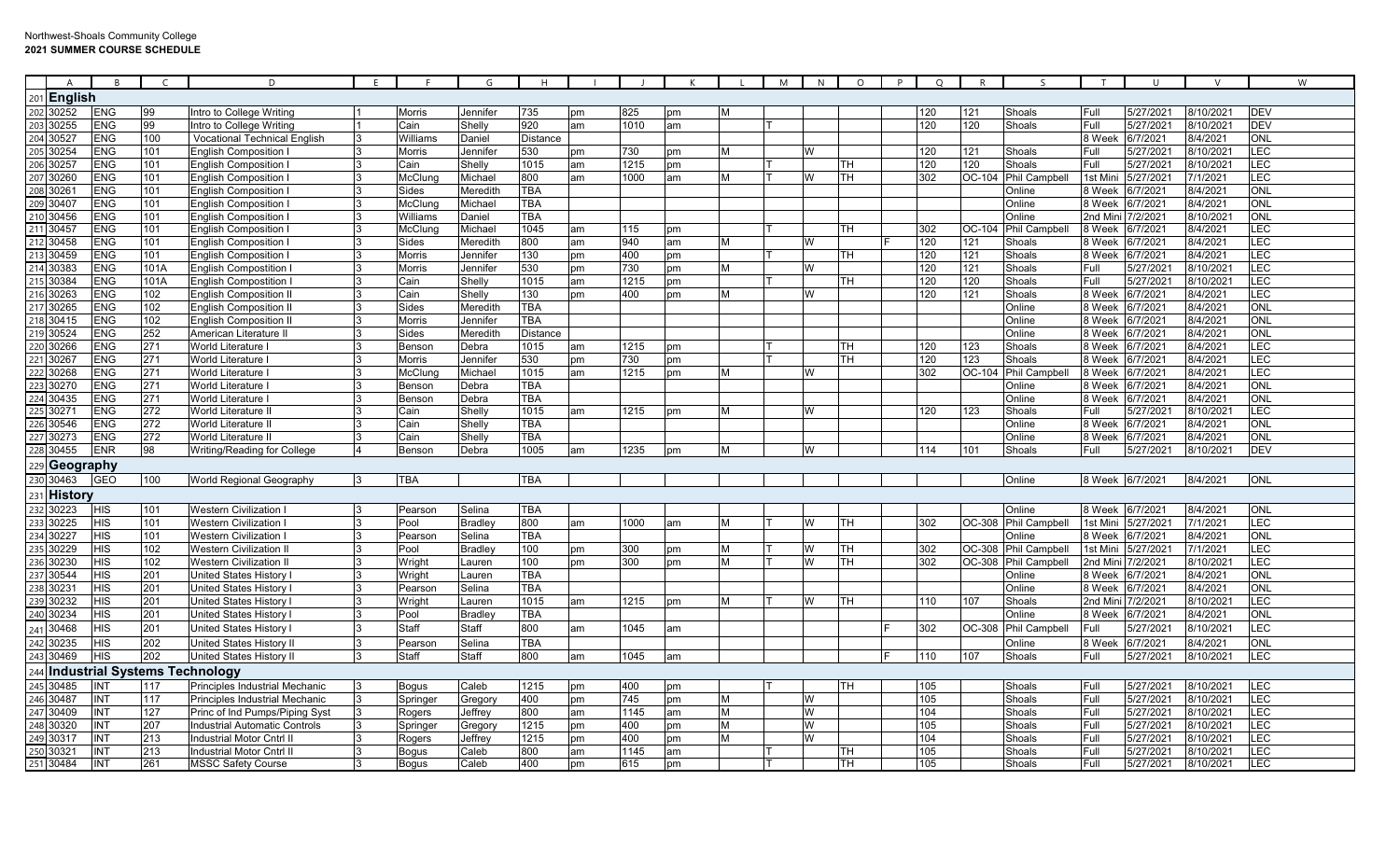|                   | $\overline{A}$ | $\overline{B}$ | $\epsilon$ | $\mathsf{D}$                          | E | E              | G                                                                                                                                                                                                                             | H          |    |      |    |   | M | N | $\circ$   | <b>D</b> | $\circ$ |     | S             | $\mathsf{T}$ | $\overline{11}$ | $\mathcal{U}$ | W              |
|-------------------|----------------|----------------|------------|---------------------------------------|---|----------------|-------------------------------------------------------------------------------------------------------------------------------------------------------------------------------------------------------------------------------|------------|----|------|----|---|---|---|-----------|----------|---------|-----|---------------|--------------|-----------------|---------------|----------------|
| 30319<br>252      |                | INT            | 280        | Spec Topic - Computer Fundamen        |   | Rogers         | Jeffrey                                                                                                                                                                                                                       | <b>TBA</b> |    |      |    |   |   |   |           |          | 104     |     | Shoals        | Full         | 5/27/2021       | 8/10/2021     | LEC            |
| 30325<br>253      |                | <b>INT</b>     | 280        | Spec Topic - Computer Fundamen        |   | <b>Boqus</b>   | Caleb                                                                                                                                                                                                                         | <b>TBA</b> |    |      |    |   |   |   |           |          | 105     |     | Shoals        | Full         | 5/27/2021       | 3/10/2021     | LEC            |
| 30483<br>254      |                | INT            | 291        | Coop Education                        |   | Rogers         | Jeffrey                                                                                                                                                                                                                       | 400        | pm | 615  | pm | M |   | W |           |          | 105     |     | Shoals        | Full         | 5/27/2021       | 8/10/2021     | LEC            |
| 255<br>30486      |                | INT            | 291        | Coop Education                        |   | <b>Bogus</b>   | Caleb                                                                                                                                                                                                                         | 800        | am | 1015 | am | M |   | W |           |          | 105     |     | Shoals        | Full         | 5/27/2021       | 8/10/2021     | LEC            |
| <b>MAT</b><br>256 |                |                |            | <b>Medical Assisting Technology</b>   |   |                |                                                                                                                                                                                                                               |            |    |      |    |   |   |   |           |          |         |     |               |              |                 |               |                |
| 30366<br>257      |                | <b>MAT</b>     | 101        | <b>Medical Terminology</b>            |   | McBay          | Katherine                                                                                                                                                                                                                     | 100        | pm | 315  | pm | M |   | W |           |          | 110     | 106 | Shoals        | Full         | 5/27/2021       | 8/10/2021     | LEC            |
| 258<br>30367      |                | <b>MAT</b>     | 101        | <b>Medical Terminology</b>            |   | McBay          | <b>Katherine</b>                                                                                                                                                                                                              | 900        | am | 1115 | am |   |   |   | TH        |          | 110     | 106 | Shoals        | Full         | 5/27/2021       | 8/10/2021     | LEC            |
| 259<br>30368      |                | <b>MAT</b>     | 121        | Med Admin Procedures II               |   | McBay          | ≺atherine                                                                                                                                                                                                                     | 800        | am | 1000 | am | м |   | W |           |          | 110     | 106 | Shoals        | Full         | 5/27/2021       | 8/10/2021     | <b>LEC</b>     |
| 260<br>30369      |                | <b>MAT</b>     | 121        | Med Admin Procedures I                |   | МсВау          | Katherine                                                                                                                                                                                                                     | 100        | pm | 300  | pm |   |   |   | TH        |          | 110     | 108 | Shoals        | Full         | 5/27/2021       | /10/2021      | LEC            |
| 30372<br>261      |                | <b>MAT</b>     | 121        | <b>Med Admin Procedures II</b>        |   | McBay          | Katherine                                                                                                                                                                                                                     | 500        | pm | 700  | pm |   |   |   | <b>TH</b> |          | 110     | 108 | Shoals        | Full         | 5/27/2021       | 3/10/2021     | <b>LEC</b>     |
| 262<br>30377      |                | <b>MAT</b>     | 128        | Med Law & Ethics Med Assistant        |   | McBay          | ≺atherine                                                                                                                                                                                                                     | <b>TBA</b> |    |      |    |   |   |   |           |          |         |     | Online        | Full         | 5/27/2021       | 8/10/2021     | <b>ONL</b>     |
| 263<br>30473      |                | <b>MAT</b>     | 128        | Med Law & Ethics Med Assistant        |   | МсВау          | <atherine< td=""><td><b>TBA</b></td><td></td><td></td><td></td><td></td><td></td><td></td><td></td><td></td><td></td><td></td><td>Online</td><td>Full</td><td>5/27/2021</td><td>3/10/2021</td><td><b>ONI</b></td></atherine<> | <b>TBA</b> |    |      |    |   |   |   |           |          |         |     | Online        | Full         | 5/27/2021       | 3/10/2021     | <b>ONI</b>     |
| 30370<br>264      |                | <b>MAT</b>     | 200        | Mgmt. Office Emergencies              |   | Gaisser        | Kimberly                                                                                                                                                                                                                      | 900        | am | 1200 | pm |   |   |   |           |          | 110     | 108 | Shoals        | Full         | 5/27/2021       | 8/10/2021     | LEC            |
| 30474<br>265      |                | <b>MAT</b>     | 200        | Mgmt. Office Emergencies              |   | Gaisser        | Kimberly                                                                                                                                                                                                                      | 800        | am | 1100 | am |   |   |   |           |          | 110     | 108 | Shoals        | Full         | 5/27/2021       | 3/10/2021     | LEC            |
| 266<br>3037       |                | <b>MAT</b>     | 211        | <b>Clinical Pro II Med Assistant</b>  |   | Peebles        | Medina                                                                                                                                                                                                                        | 900        | am | 1245 | pm |   |   |   | TH        |          | 110     | 101 | Shoals        | Full         | 5/27/2021       | /10/2021      | LEC            |
| 30374<br>267      |                | <b>MAT</b>     | 220        | Medical Office Insurance              |   | Peebles        | Medina                                                                                                                                                                                                                        | 500        | pm | 700  | pm |   |   |   | TH        |          | 110     | 101 | Shoals        | Full         | 5/27/2021       | 8/10/2021     | LEC            |
| 30475<br>268      |                | <b>MAT</b>     | 229        | <b>Med Assisting Preceptorship</b>    |   | Peebles        | Medina                                                                                                                                                                                                                        | <b>TBA</b> |    |      |    |   |   |   |           |          |         |     | Shoals        | Full         | 5/27/2021       | 8/10/2021     | L <sub>3</sub> |
| 30375<br>269      |                | <b>MAT</b>     | 239        | Phlebotomy Preceptorship              |   | McBay          | Katherine                                                                                                                                                                                                                     | <b>TBA</b> |    |      |    |   |   |   |           |          |         |     | Shoals        | Full         | 5/27/2021       | 8/10/2021     | L <sub>3</sub> |
|                   |                | Machine Shop   |            |                                       |   |                |                                                                                                                                                                                                                               |            |    |      |    |   |   |   |           |          |         |     |               |              |                 |               |                |
| 271<br>30013      |                | <b>MSP</b>     | 101        | <b>Basic Machining Technology</b>     |   | Johnson        | Matthew                                                                                                                                                                                                                       | 730        | am | 1225 | pm | M |   | W | TH        |          | 312     |     | Phil Campbell | Full         | 5/27/2021       | 8/10/2021     | LEC            |
| 272<br>30014      |                | <b>MSP</b>     | 101        | <b>Basic Machining Technology</b>     |   | Maupin         | Timothv                                                                                                                                                                                                                       | 730        | am | 1225 | pm | M |   | W | <b>TH</b> |          |         |     | Shoals        | Full         | 5/27/2021       | 8/10/2021     | LEC            |
| 273<br>30016      |                | <b>MSP</b>     | 102        | Intermediate Machining Tech           |   | TBA            |                                                                                                                                                                                                                               | <b>TBA</b> |    |      |    |   |   |   |           |          |         |     | Phil Campbell | Full         | 5/27/2021       | 8/10/2021     | LEC            |
| 274<br>30408      |                | <b>MSP</b>     | 102        | Intermediate Machining Tech           |   | Johnson        | Matthew                                                                                                                                                                                                                       | 535        | pm | 1030 | pm | M |   | W | TH        |          | 111     |     | Shoals        | Full         | 5/27/2021       | 8/10/2021     | LEC            |
| 27!<br>30408      |                | <b>MSP</b>     | 102        | Intermediate Machining Tech           |   | <b>Berrens</b> | David                                                                                                                                                                                                                         | 535        | pm | 1030 | pm | M |   | W | TН        |          | 111     |     | Shoals        | Full         | 5/27/2021       | 8/10/2021     | <b>LEC</b>     |
| 30026<br>276      |                | <b>MSP</b>     | 121        | <b>Basic Blueprint Rdg Machinist</b>  |   | Johnson        | Matthew                                                                                                                                                                                                                       | 100        | pm | 230  | pm | M |   | W | TH        |          | 312     |     | Phil Campbell | Full         | 5/27/2021       | /10/2021      | <b>LEC</b>     |
| 30027<br>277      |                | <b>MSP</b>     | 121        | <b>Basic Blueprint Rdg Machinist</b>  |   | <b>TBA</b>     |                                                                                                                                                                                                                               | <b>TBA</b> |    |      |    |   |   |   |           |          |         |     | Shoals        | Full         | 5/27/2021       | 8/10/2021     | LEC            |
| 30023             |                | <b>MSP</b>     | 131        | Introduction to Metrology             |   | Johnson        | Matthew                                                                                                                                                                                                                       | 1035       | am | 1205 | pm | M |   | W | TH        |          | 312     |     | Phil Campbell | Full         | 5/27/2021       | 8/10/2021     | LEC            |
| 279<br>30024      |                | <b>MSP</b>     | 131        | Introduction to Metrology             |   | Maupin         | Timothy                                                                                                                                                                                                                       | 1035       | am | 1205 | pm | M |   | W | TH        |          | 111     |     | Shoals        | Full         | 5/27/2021       | 8/10/2021     | <b>LEC</b>     |
| 280<br>30025      |                | <b>MSP</b>     | 131        | Introduction to Metrology             |   | Johnson        | Matthew                                                                                                                                                                                                                       | 500        | pm | 625  | pm | M |   | W | <b>TH</b> |          | 111     |     | Shoals        | Full         | 5/27/2021       | 8/10/2021     | <b>LEC</b>     |
| 281<br>30028      |                | <b>MSP</b>     | 135        | Millwright Work                       |   | Johnson        | Matthew                                                                                                                                                                                                                       | 1230       | pm | 330  | pm | M |   | W | TH        |          |         |     | Phil Campbell | Full         | 5/27/2021       | /10/2021      | LEC            |
| 282<br>30029      |                | <b>MSP</b>     | 135        | Millwright Work                       |   | Maupin         | Timothv                                                                                                                                                                                                                       | 100        | pm | 400  | pm | M |   | W | TH        |          | 111     |     | Shoals        | Full         | 5/27/2021       | 3/10/2021     | LEC            |
| 283<br>30020      |                | <b>MSP</b>     | 142        | <b>Advanced Machining Calculation</b> |   | Maupin         | Timothy                                                                                                                                                                                                                       | 730        | am | 1030 | am | M |   | W |           |          | 111     |     | Shoals        | Full         | 5/27/2021       | 8/10/2021     | <b>LEC</b>     |
| 284<br>30021      |                | <b>MSP</b>     | 142        | <b>Advanced Machining Calculation</b> |   | Johnson        | Matthew                                                                                                                                                                                                                       | 730        | am | 1030 | am | M |   | W |           |          | 312     |     | Phil Campbell | Full         | 5/27/2021       | 3/10/2021     | LEC            |
| 285<br>30022      |                | <b>MSP</b>     | 142        | <b>Advanced Machining Calculation</b> |   | Johnson        | Matthew                                                                                                                                                                                                                       | 630        | pm | 755  | pm | M |   | W | TH        |          | 111     |     | Shoals        | Full         | 5/27/2021       | 8/10/2021     | LEC            |
| 286<br>3003'      |                | <b>MSP</b>     | 182        | Spec Topics - Mill, Lathe, Saw        |   | TBA            |                                                                                                                                                                                                                               | <b>TBA</b> |    |      |    |   |   |   |           |          |         |     | Phil Campbell | Full         | 5/27/2021       | 8/10/2021     | LEC            |
| 287<br>3001       |                | <b>MSP</b>     | 221        | <b>Advance Blueprinting</b>           |   | Maupin         | Timothy                                                                                                                                                                                                                       | 730        | am | 1030 | am |   |   |   | <b>TH</b> |          | 111     |     | Shoals        | Full         | 5/27/2021       | /10/2021      | LEC            |
| 288<br>30018      |                | <b>MSP</b>     | 221        | <b>Advance Blueprinting</b>           |   | Johnson        | Matthew                                                                                                                                                                                                                       | 730        | am | 1030 | am |   |   |   | <b>TH</b> |          | 312     |     | Phil Campbell | Full         | 5/27/2021       | 3/10/2021     | <b>LEC</b>     |
| 289<br>30019      |                | <b>MSP</b>     | 221        | <b>Advance Blueprinting</b>           |   | Johnson        | Matthew                                                                                                                                                                                                                       | 800        | pm | 930  | pm | M |   | W | TH        |          | 111     |     | Shoals        | Full         | 5/27/2021       | 8/10/2021     | LEC            |
| 290<br>30019      |                | <b>MSP</b>     | 221        | <b>Advance Blueprinting</b>           |   | <b>Berrens</b> | David                                                                                                                                                                                                                         | 800        | pm | 930  | pm | M |   | W | TH        |          | 111     |     | Shoals        | Full         | 5/27/2021       | 8/10/2021     | LEC            |
| l Math<br>$29 -$  |                |                |            |                                       |   |                |                                                                                                                                                                                                                               |            |    |      |    |   |   |   |           |          |         |     |               |              |                 |               |                |
| 292<br>30165      |                | <b>MTH</b>     | 98         | Elementary Algebra                    |   | Smith          | James                                                                                                                                                                                                                         | 800        | am | 1030 | am | M |   | W |           |          | 120     | 127 | Shoals        | Full         | 5/27/2021       | 8/10/2021     | DEV            |
| 293<br>30167      |                | <b>MTH</b>     | 98         | <b>Elementary Algebra</b>             |   | Crabtree       | Sherrv                                                                                                                                                                                                                        | 1045       | am | 115  | pm |   |   |   | TH        |          | 305     | 105 | Phil Campbell | Full         | 5/27/2021       | 8/10/2021     | <b>DEV</b>     |
| 294<br>30497      |                | <b>MTH</b>     | 98         | <b>Elementary Algebra</b>             |   | Peters         | Pamela                                                                                                                                                                                                                        | 1045       | am | 115  | pm |   |   |   | <b>TH</b> |          | 120     | 126 | Shoals        | Full         | 5/27/2021       | 8/10/2021     | LEC            |
| 295<br>30169      |                | <b>MTH</b>     | 99         | Support for Inter College Alge        |   | Smith          | James                                                                                                                                                                                                                         | 100        | pm | 220  | pm |   |   | W |           |          | 120     | 127 | Shoals        | Full         | 5/27/2021       | 8/10/2021     | <b>DEV</b>     |
| 296<br>30172      |                | <b>MTH</b>     | 99         | Support for Inter College Alge        |   | Staff          | Staff                                                                                                                                                                                                                         | 1215       | pm | 135  | pm |   |   |   |           |          | 120     | 127 | Shoals        | Full         | 5/27/2021       | 8/10/2021     | DEV            |
| 297<br>30175      |                | <b>MTH</b>     | 99         | Support for Inter College Alge        |   | Smith          | James                                                                                                                                                                                                                         | 1200       | pm | 120  | pm |   |   |   | TH        |          | 120     | 127 | Shoals        | Full         | 5/27/2021       | 3/10/2021     | <b>DEV</b>     |
| 298<br>3018       |                | <b>MTH</b>     | 99         | Support for Inter College Alge        |   | Watsor         | Sharon                                                                                                                                                                                                                        | 335        | pm | 415  | pm |   |   |   | TH        |          | 305     | 105 | Phil Campbell | Full         | 5/27/2021       | 3/10/2021     | <b>DEV</b>     |
| 299<br>30498      |                | <b>MTH</b>     | 99         | Support for Inter College Alge        |   | Smith          | James                                                                                                                                                                                                                         | 1010       | am | 1130 | am |   |   |   |           |          | 120     | 127 | Shoals        | Full         | 5/27/2021       | 8/10/2021     | LEC            |
| 30171<br>300      |                | <b>MTH</b>     | 100        | Intermediate College Algebra          |   | Smith          | James                                                                                                                                                                                                                         | 1045       | am | 1245 | pm | M |   | W |           |          | 120     | 127 | Shoals        | Full         | 5/27/2021       | 3/10/2021     | LEC            |
| 301 30174         |                | <b>MTH</b>     | 100        | Intermediate College Algebra          |   | Staff          | Staff                                                                                                                                                                                                                         | 800        | am | 1200 | pm |   |   |   |           |          | 120     | 127 | Shoals        | Full         | 5/27/2021       | 8/10/2021     | <b>LEC</b>     |
| 302 30177         |                | <b>MTH</b>     | 100        | Intermediate College Algebra          |   | Smith          | James                                                                                                                                                                                                                         | 130        | pm | 330  | pm |   |   |   | TH        |          | 120     | 127 | Shoals        | Full         | 5/27/2021       | 8/10/2021     | <b>LEC</b>     |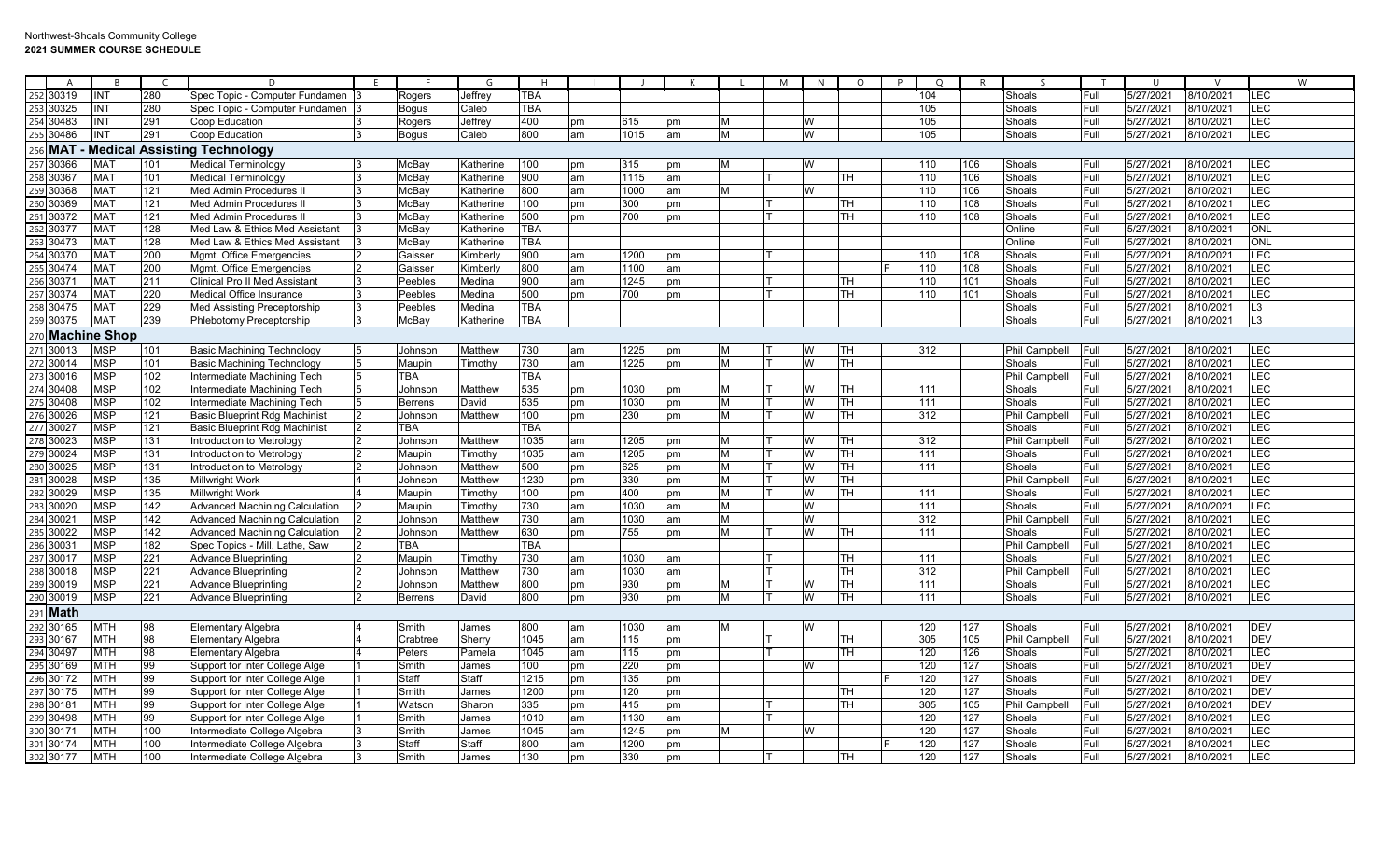|                  | $\Delta$ |                          |            | <sup>n</sup>                               | F |                     | G                | H                 |          |      |          |        | M  | N      | $\Omega$ | $\Omega$ |            |                                |                    | $\Box$    | $\mathsf{V}$          | W          |
|------------------|----------|--------------------------|------------|--------------------------------------------|---|---------------------|------------------|-------------------|----------|------|----------|--------|----|--------|----------|----------|------------|--------------------------------|--------------------|-----------|-----------------------|------------|
| 303              | 30180    | MTH                      | 100        | Intermediate College Algebra               |   | Smith               | James            | 800               | am       | 1000 | am       |        |    |        | TН       | 120      | 127        | Shoals                         | Full               | 5/27/2021 | 3/10/2021             | LEC        |
| 304              | 30183    | <b>MTH</b>               | 100        | Intermediate College Algebra               |   | Watson              | Sharon           | 130               | pm       | 330  | pm       |        |    |        | TН       | 305      | 105        | <b>Phil Campbell</b>           | Full               | 5/27/2021 | 3/10/2021             | LEC        |
| 305              | 30184    | MTH                      | 100        | Intermediate College Algebra               |   | Watson              | Sharon           | TBA               |          |      |          |        |    |        |          |          |            | Online                         | 8 Week             | 6/7/2021  | 3/4/2021              | <b>ONL</b> |
| 306              | 30338    | MTH                      | 100A       | Intermediate College Algebra               |   | Smith               | James            | 1045              | am       | 1245 | pm       | м      |    | W      |          | 120      | 127        | Shoals                         | Full               | 5/27/2021 | 3/10/2021             | LEC        |
| 307              | 30339    | <b>MTH</b>               | 100A       | Intermediate College Algebra               |   | Staff               | Staff            | 800               | am       | 1200 | pm       |        |    |        |          | 120      | 127        | Shoals                         | Full               | 5/27/2021 | 3/10/2021             | LEC        |
| 308              | 30340    | MTH                      | 100A       | Intermediate College Algebra               |   | Smith               | James            | 130               | pm       | 330  | pm       |        |    |        | TН       | 120      | 127        | Shoals                         | Full               | 5/27/2021 | 3/10/2021             | LEC        |
| 309              | 30341    | <b>MTH</b>               | 100A       | Intermediate College Algebra               |   | Smith               | James            | 800               | am       | 1000 | am       |        |    |        | TH.      | 120      | 127        | Shoals                         | Full               | 5/27/2021 | 3/10/2021             | LEC        |
| 310              | 30342    | <b>MTH</b>               | 100A       | Intermediate College Algebra               |   | Watson              | Sharon           | 130               | pm       | 330  | pm       |        |    |        | TH.      | 305      | 106        | Phil Campbell                  | Full               | 5/27/2021 | 3/10/2021             | LEC        |
| 311              | 30186    | MTH                      | 110        | <b>Finite Mathematics</b>                  |   | Crabtree            | Sherry           | <b>TBA</b>        |          |      |          |        |    |        |          |          |            | Online                         | 8 Week             | 6/7/2021  | 8/4/2021              | <b>ONL</b> |
| 312              | 30504    | <b>MTH</b>               | 111        | Support for Precalculus Algebr             |   | Gargis              | Matthew          | TBA               |          |      |          |        |    |        |          |          |            | Online                         | 8 Week             | 6/7/2021  | 8/4/2021              | <b>ONL</b> |
| 313              | 30505    | MTH                      | 111        | Support for Precalculus Algebr             |   | Gargis              | <b>Matthew</b>   | TBA               |          |      |          |        |    |        |          |          |            | Online                         | 1st Mini           | 5/27/202  | 7/1/2021              | <b>ONL</b> |
| $\overline{314}$ | 30189    | MTH                      | 112        | Precalculus Algebra                        |   | Eubanks             | Claude           | 800               | am       | 1030 | am       | M      |    | w      |          | 121      | 147        | Shoals                         | 8 Week             | 6/7/2021  | 3/4/2021              | LEC        |
| 315              | 30192    | <b>MTH</b>               | 112        | Precalculus Algebra                        |   | Peters              | Pamela           | 530               | pm       | 800  | pm       |        |    |        | TН       | 120      | 126        | Shoals                         | 8 Week             | 6/7/2021  | 8/4/2021              | LEC        |
| 316              | 30195    | мтн                      | 112        | Precalculus Algebra                        |   | Crabtree            | Sherry           | 800               | am       | 1030 | am       |        |    |        | TH       | 305      | 105        | <b>Phil Campbell</b>           | 8 Week             | 6/7/2021  | 8/4/2021              | LEC        |
| 317              | 30199    | <b>MTH</b>               | 112        |                                            |   | Watson              |                  | 1015              | am       | 1215 | pm       | м      |    | W      | TH.      | 305      | 106        |                                | 1st Mini           | 5/27/202  | 7/1/2021              | LEC        |
| 318              | 3055'    | MTH                      | 112        | Precalculus Algebra<br>Precalculus Algebra |   | Crabtree            | Sharon<br>Sherry | <b>TBA</b>        |          |      |          |        |    |        |          |          |            | <b>Phil Campbell</b><br>Online | 8 Week             | 6/7/2021  | 8/4/2021              | <b>ONL</b> |
|                  | 30200    | MTH                      | 112        |                                            |   |                     |                  | <b>TBA</b>        |          |      |          |        |    |        |          |          |            | Online                         | 8 Week             | 6/7/2021  | 8/4/2021              | <b>ONL</b> |
| 319<br>320       | 30500    | MTH                      | 112A       | Precalculus Algebra                        |   | Crabtree<br>Eubanks | Sherry<br>Claude | 800               |          | 1030 | am       | M      |    | W      |          | 121      | 147        | Shoals                         | 8 Week             | 6/7/2021  | 8/4/2021              | LEC        |
| 321              | 30501    | MTH                      | 112A       | Precalculus Algebra                        |   | Peters              |                  | 530               | am<br>pm | 800  |          |        |    |        | TН       | 120      | 126        | Shoals                         | 8 Week             | 6/7/2021  | 8/4/2021              | LEC        |
| 322              | 30502    | MTH                      | 112A       | Precalculus Algebra                        |   | Crabtree            | Pamela<br>Sherry | 800               | am       | 1030 | pm<br>am |        |    |        | TH       | 305      | 105        | <b>Phil Campbell</b>           | 8 Week             | 6/7/2021  | 8/4/2021              | LEC        |
| 323              | 30503    | MTH                      |            | Precalculus Algebra                        |   |                     |                  |                   |          |      |          |        |    |        | TН       | 305      |            |                                |                    |           |                       | LEC        |
|                  | 30201    | MTH                      | 112A       | Precalculus Algebra                        |   | Watson              | Sharon           | 1015              | am       | 1215 | pm       | м<br>M |    | W<br>W |          | 120      | 106<br>127 | Phil Campbell                  | 1st Mini<br>8 Week | 5/27/202  | 7/1/2021<br>3/4/2021  | LEC        |
| 324<br>325       |          |                          | 113        | Precalculus Trigonometry                   |   | Peters<br>Watson    | Pamela           | 800<br><b>TBA</b> | am       | 1030 | am       |        |    |        |          |          |            | Shoals                         | 8 Week             | 6/7/2021  |                       | <b>ONL</b> |
|                  | 30202    | <b>MTH</b>               | 113<br>116 | Precalculus Trigonometry                   |   |                     | Sharon           |                   |          |      |          |        |    |        |          |          |            | Online                         |                    | 6/7/2021  | 8/4/2021              | LEC        |
| 326              | 30203    | <b>MTH</b>               |            | Mathematical Applications                  |   | Peters              | Pamela           | 130               | pm       | 400  | pm       |        |    |        | TН       | 120      | 126        | Shoals                         | 8 Week             | 6/7/2021  | 8/4/2021              |            |
| 327              | 30550    | <b>MTH</b>               | 116        | Mathematical Applications                  |   | Sheppard            | Kimberly         | <b>TBA</b>        |          |      |          |        |    |        |          |          |            | Online                         | 8 Week             | 6/7/2021  | 8/4/2021              | ONL        |
| 328              | 30204    | мтн                      | 116        | Mathematical Applications                  |   | Sheppard            | Kimberly         | TBA               |          |      |          |        |    |        |          |          |            | Online                         | 8 Week             | 6/7/202   | 8/4/2021              | <b>ONL</b> |
| 329              | 30205    | MTH                      | 125        | Calculus                                   |   | Gargis              | Matthew          | TBA               |          |      |          |        |    |        |          |          |            | Online                         | 8 Week             | 6/7/2021  | 8/4/2021              | <b>ONL</b> |
| 330              | 30206    | MTH                      | 125        | Calculus                                   |   | Sheppard            | Kimberly         | 800               | am       | 1030 | lam      | м      |    | W      | TH       | 120      | 122        | Shoals                         | 1st Mini           | 5/27/2021 | 7/1/2021              | LEC        |
| 331              | 30207    | MTH                      | 126        | Calculus I                                 |   | Staff               | Staff            | 800               | am       | 1030 | am       | M      | IТ | W      | l TH     | 120      | 122        | Shoals                         | 2nd Mir            | 7/2/2021  | 8/10/2021             | LEC        |
| 332              | 30208    | <b>MTH</b>               | 126        | Calculus II                                |   | Sheppard            | Kimberly         | 1230              | pm       | 340  | pm       |        |    |        | TH.      | 120      | 122        | Shoals                         | 8 Week             | 6/7/2021  | 8/4/2021              | LEC        |
| 333              | 30496    | MTH                      | 126        | Calculus I                                 |   | Staff               | Staff            | TBA               |          |      |          |        |    |        |          |          |            | Online                         | Full               | 5/27/202  | 3/10/2021             | <b>ONL</b> |
| 334              | 30209    | MTH                      | 227        | Calculus III                               |   | Gargis              | Matthew          | 1230              | pm       | 340  | pm       |        |    | w      |          | 120      | 122        | Shoals                         | 8 Week             | 6/7/2021  | 3/4/2021              | LEC        |
| 335              | 30210    | <b>MTH</b>               | 238        | Applied Differential Equat I               |   | Gargis              | Matthew          | 400               | pm       | 630  | pm       | M      |    | W      |          | 120      | 122        | Shoals                         | 8 Week             | 6/7/2021  | 8/4/2021              | LEC        |
| 336              | 30211    | <b>MTH</b>               | 265        | Elementary Statistics                      |   | Eubanks             | Claude           | <b>TBA</b>        |          |      |          |        |    |        |          |          |            | Online                         | 8 Week             | 6/7/2021  | 8/4/2021              | <b>ONL</b> |
| 337              | Music    |                          |            |                                            |   |                     |                  |                   |          |      |          |        |    |        |          |          |            |                                |                    |           |                       |            |
| 338              | 30101    | <b>MUS</b>               | 101        | <b>Music Appreciation</b>                  |   | Romero              | Jonathon         | <b>TBA</b>        |          |      |          |        |    |        |          |          |            | Online                         | 8 Week             | 6/7/2021  | 8/4/2021              | <b>NO</b>  |
| 339              | 30102    | <b>MUS</b>               | 101        | <b>Music Appreciation</b>                  |   | Romerc              | Jonathon         | <b>TBA</b>        |          |      |          |        |    |        |          |          |            | Online                         | 8 Week             | 6/7/2021  | 8/4/2021              | <b>ONL</b> |
| 340              |          | <b>Nursing Assistant</b> |            |                                            |   |                     |                  |                   |          |      |          |        |    |        |          |          |            |                                |                    |           |                       |            |
| 341              | 30493    | <b>NAS</b>               | 100        | Long Term Care Nursing Asst                |   | Oliver              | Stephanie        | 400               | pm       | 800  | pm       | IM.    |    |        |          | 121      | 151        | Shoals                         | Full               | 5/27/2021 | 8/10/2021             | LEC        |
|                  | Nursina  |                          |            |                                            |   |                     |                  |                   |          |      |          |        |    |        |          |          |            |                                |                    |           |                       |            |
| 342<br>343       | 30491    | <b>NUR</b>               | 112        | <b>Fundamental Concept of Nursing</b>      |   | Ford                | Parris           | 900               | am       | 1200 |          | IM.    |    | w      |          | 121      | 151        | Shoals                         | Full               | 5/27/2021 | 8/10/2021             | LEC        |
|                  |          |                          |            |                                            |   |                     |                  |                   |          |      | pm       |        |    | W      |          |          |            |                                |                    |           |                       |            |
| 344<br>345       | 30491    | NUR                      | 112        | Fundamental Concept of Nursing             |   | Ford                | Parris           | <b>TBA</b>        |          |      |          |        |    |        | TH       | 121      | 151        | Shoals                         | Full               | 5/27/2021 | 8/10/2021             | LEC        |
|                  | 30492    | NUR                      | 112        | Fundamental Concept of Nursing             |   | Tice                | Cynthia          | <b>TBA</b>        |          |      |          | м      |    |        | TН       | 305      | 102        | <b>Phil Campbell</b>           | Full               | 5/27/2021 | 8/10/2021             | LEC        |
| 346              | 30492    | NUR                      | 112        | Fundamental Concept of Nursing             |   | Tice                | <b>Cynthia</b>   | 800               | am       | 1100 | am       | M      |    | W      |          | 305      | 102        | Phil Campbell                  | Full               | 5/27/2021 | 8/10/2021             | LEC        |
| 347              | 30380    | NUR                      | 114        | Nursing Concepts I                         |   | Thomas              | Capricha         | <b>TBA</b>        |          |      |          |        |    |        | TН       |          |            | Phil Campbell                  | Full               | 5/27/2021 | 3/10/2021             | LEC        |
| 348              | 30380    | NUR                      | 114        | <b>Nursing Concepts I</b>                  |   | Thomas              | Capricha         | 830               | am       | 1215 | pm       | M      |    | W      |          | 307      | $AV-2$     | <b>Phil Campbell</b>           | Full               | 5/27/2021 | 8/10/2021             | LEC        |
| 349              | 30488    | <b>NUR</b>               | 114        | Nursing Concepts                           |   | <b>TBA</b>          |                  | <b>TBA</b>        |          |      |          |        |    |        |          |          |            | <b>Phil Campbell</b>           | Full               | 5/27/2021 | 8/10/2021             | LEC        |
| 350              | 30489    | NUR                      | 114        | Nursing Concepts I                         |   | <b>TBA</b>          |                  | <b>TBA</b>        |          |      |          |        |    |        |          |          |            | Shoals                         | Full               | 5/27/2021 | 8/10/2021             | LEC        |
| 351              | $3038^.$ | NUR                      | 115        | Evidence Based Clinical Reason             |   | Jaynes              | Donna            | TBA               |          |      |          |        |    |        | TН       |          |            | Phil Campbell                  | Full               | 5/27/202  | 3/10/202 <sup>-</sup> | LEC        |
| 352              | 3038'    | NUR                      | 115        | Evidence Based Clinical Reason             |   | Jaynes              | Donna            | 1245              | pm       | 215  | pm       |        |    | W      |          | 307      | $AV-2$     | Phil Campbell                  | Full               | 5/27/202  | 3/10/2021             | LEC        |
| 353 30419        |          | <b>NUR</b>               | 115        | Evidence Based Clinical Reason             |   | <b>TBA</b>          |                  | <b>TBA</b>        |          |      |          |        |    |        |          |          |            | <b>Phil Campbell</b>           | Full               | 5/27/2021 | 8/10/2021             | LEC        |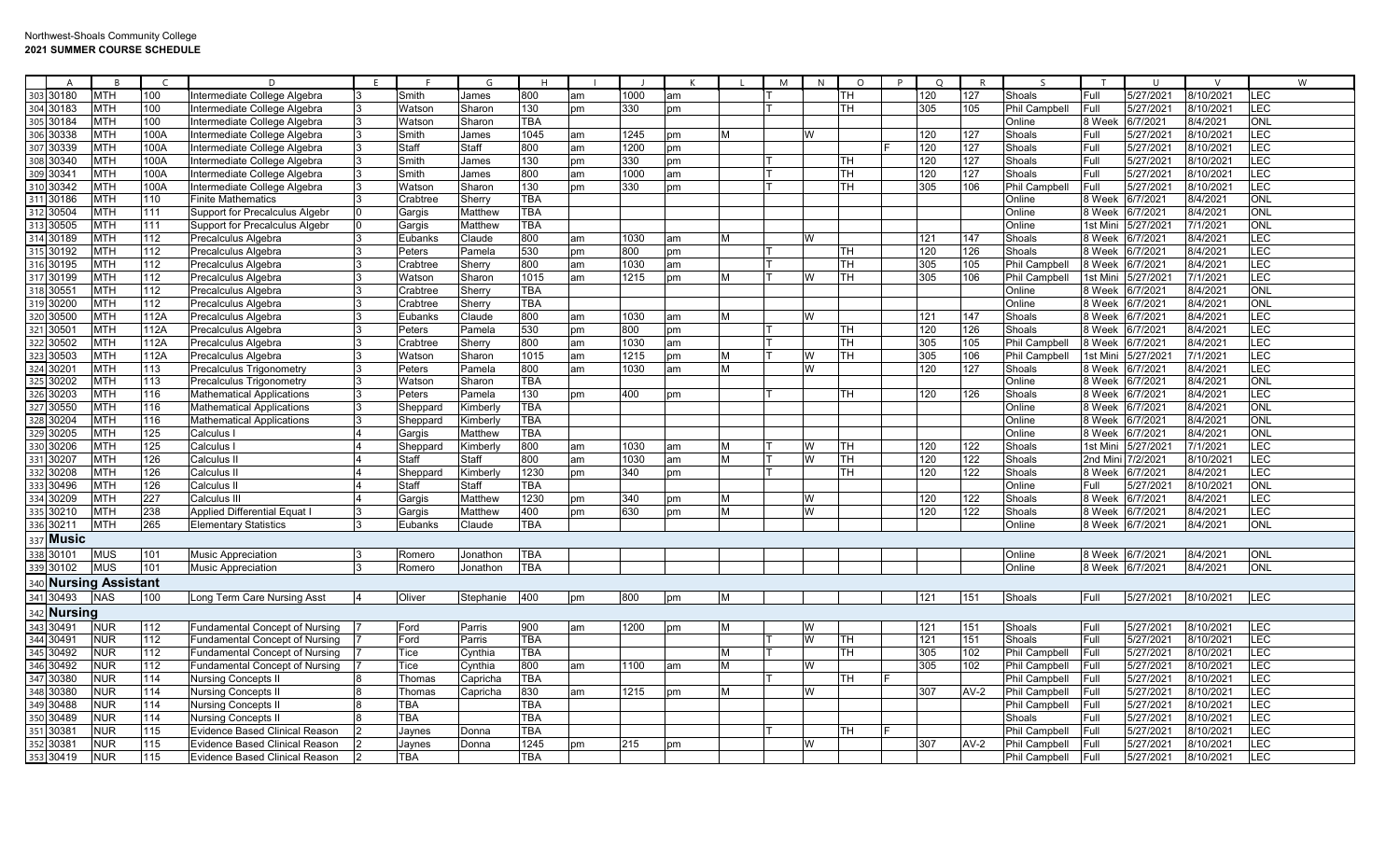|     | $\overline{A}$      |                                      | $\sqrt{ }$       | D                                                  | E  |                  | G             | H          |    |                  |    |    | M | N | $\circ$ | P | $\circ$ |        | $\varsigma$          | T                 | $\cup$             | $\vee$    |            | W |
|-----|---------------------|--------------------------------------|------------------|----------------------------------------------------|----|------------------|---------------|------------|----|------------------|----|----|---|---|---------|---|---------|--------|----------------------|-------------------|--------------------|-----------|------------|---|
|     | 354 30490           | <b>NUR</b>                           | 115              | Evidence Based Clinical Reason                     |    | <b>TBA</b>       |               | <b>TBA</b> |    |                  |    |    |   |   |         |   |         |        | Shoals               | Full              | 5/27/2021          | 8/10/2021 | LEC        |   |
| 355 | <b>Office</b>       |                                      |                  | <b>Administration - Business Office Management</b> |    |                  |               |            |    |                  |    |    |   |   |         |   |         |        |                      |                   |                    |           |            |   |
| 356 | 30067               | OAD                                  | 104              | Advanced Keyboading                                |    | McClinton        | _eslyn        | <b>TBA</b> |    |                  |    |    |   |   |         |   |         |        | Online               | 8 Week            | 6/7/2021           | 8/4/2021  | <b>ONI</b> |   |
|     | 357 30069           | OAD                                  | 126              | <b>Adv Word Processing</b>                         |    | <b>McClinton</b> | _eslyn        | <b>TBA</b> |    |                  |    |    |   |   |         |   |         |        | Online               | 8 Week            | 6/7/2021           | 8/4/2021  | <b>ONL</b> |   |
|     | 358 30068           | <b>OAD</b>                           | 130              | <b>Electronic Calculations</b>                     |    | McClinton        | _eslyn        | 1030       | am | 100              | pm | M  |   | W |         |   | 112     | 108    | Shoals               | 8 Week            | 6/7/2021           | 8/4/2021  | LEC        |   |
|     | 359 30070           | OAD                                  | 211              | <b>Medical Terminology</b>                         |    | <b>McClinton</b> | eslyn.        | <b>TBA</b> |    |                  |    |    |   |   |         |   |         |        | Online               | 8 Week            | 6/7/2021           | 8/4/2021  | ONL        |   |
| 360 | 30376               | OAD                                  | 242              | Office Internship                                  |    | Peebles          | Medina        | TBA        |    |                  |    |    |   |   |         |   |         |        | Shoals               | Full              | 5/27/2021          | 8/10/2021 | <b>INT</b> |   |
| 361 | 30476               | OAD                                  | $\overline{242}$ | Office Internship                                  |    | Peebles          | Medina        | <b>TBA</b> |    |                  |    |    |   |   |         |   |         |        | Shoals               | Full              | 5/27/2021          | 8/10/2021 | <b>INT</b> |   |
| 362 |                     | <b>Orientation - Student Success</b> |                  |                                                    |    |                  |               |            |    |                  |    |    |   |   |         |   |         |        |                      |                   |                    |           |            |   |
|     | 363 30117           | ORI                                  | 107              | <b>Student Success</b>                             |    | Oates            | Marchia       | 100        | pm | 220              | pm | M  |   |   |         |   | 100     | 117    | Shoals               | 1st Mini          | 5/27/2021          | 7/1/2021  | LEC        |   |
| 364 | 30118               | <b>ORI</b>                           | 107              | <b>Student Success</b>                             |    | Staff            | Staff         | 830        | am | $\overline{950}$ | am |    |   |   |         |   | 100     | 117    | Shoals               | 2nd Mini          | 7/2/2021           | 8/10/2021 | LEC        |   |
|     | 365 30119           | ORI                                  | 107              | <b>Student Success</b>                             |    | Hamilton         | <b>Bianca</b> | 100        | pm | 220              | pm |    |   |   |         |   | 100     | 117    | Shoals               | 2nd Mini          | 7/2/2021           | 8/10/2021 | LEC        |   |
| 366 | 30120               | $\overline{\overline{\text{OR}}}$    | 107              | <b>Student Success</b>                             |    | Robbins          | John          | 315        | pm | 435              | pm |    |   |   |         |   | 100     | 117    | Shoals               | 1st Mini          | 5/27/2021          | 7/1/2021  | <b>LEC</b> |   |
|     | 367 30121           | ORI                                  | 107              | <b>Student Success</b>                             |    | Simpson          | Mark          | <b>TBA</b> |    |                  |    |    |   |   |         |   |         |        | Online               | 8 Week            | 6/7/2021           | 8/4/2021  | ONL        |   |
|     | 368 30122           | <b>ORI</b>                           | 107              | <b>Student Success</b>                             |    | Armstrong        | Seth          | 100        | pm | 220              | pm | М  |   |   |         |   | 306     | -6     | <b>Phil Campbell</b> | 1st Mini          | 5/27/2021          | 7/1/2021  | LEC        |   |
|     | 369 30123           | ori                                  | 107              | <b>Student Success</b>                             |    | <b>Bright</b>    | .indsay       | <b>TBA</b> |    |                  |    |    |   |   |         |   |         |        | Online               | 8 Week            | 6/7/2021           | 8/4/2021  | <b>ONL</b> |   |
|     | 370 30124           | ORI                                  | 107              | <b>Student Success</b>                             |    | Armstrong        | Seth          | 830        | am | 950              | am |    |   |   |         |   | 306     | L-6    | <b>Phil Campbell</b> | 2nd Mini 7/2/2021 |                    | 8/10/2021 | LEC        |   |
|     | 371 30414           | ORI                                  | 107              | <b>Student Success</b>                             |    | Hamilton         | <b>Bianca</b> | TBA        |    |                  |    |    |   |   |         |   |         |        | Online               | 8 Week            | 6/7/2021           | 8/4/2021  | ONL        |   |
|     |                     | <b>Physical Science</b>              |                  |                                                    |    |                  |               |            |    |                  |    |    |   |   |         |   |         |        |                      |                   |                    |           |            |   |
|     | 373 30310           | PHS                                  | 111              | <b>Physical Science I</b>                          |    | Eubanks          | Claude        | 800        | am | 1230             | pm |    |   |   | TН      |   | 123     | 109    | Shoals               | 8 Week            | 6/7/2021           | 8/4/2021  | LEC        |   |
|     | 374 30413           | PHS                                  | 111              | <b>Physical Science</b>                            |    | Eubanks          | Claude        | <b>TBA</b> |    |                  |    |    |   |   |         |   |         |        | Online               | 8 Week            | 6/7/2021           | 8/4/2021  | LEC        |   |
|     | 375 30537           | PHS                                  | 111              | <b>Physical Science</b>                            |    | <b>Burks</b>     | Amy           | <b>TBA</b> |    |                  |    |    |   |   |         |   |         |        | Online               | 8 Week            | 6/7/2021           | 8/4/2021  | ONL        |   |
|     | 376 30311           | PHS                                  | 112              | Physical Science I                                 |    | Eubanks          | Claude        | 100        | pm | 530              | pm |    |   |   | TН      |   | 123     | 109    | Shoals               | 8 Week            | 6/7/2021           | 8/4/2021  | LEC        |   |
|     | 377 Physics         |                                      |                  |                                                    |    |                  |               |            |    |                  |    |    |   |   |         |   |         |        |                      |                   |                    |           |            |   |
|     | 378 30312           | PHY                                  | 115              | <b>Technical Physics</b>                           |    | Arny             | Mary          | <b>TBA</b> |    |                  |    |    |   |   |         |   |         |        | Online               | 8 Week            | 6/7/2021           | 8/4/2021  | <b>LLB</b> |   |
|     | 379 30312           | PHY                                  | 115              | <b>Technical Physics</b>                           |    | Arny             | Mary          | 100        | pm | 230              | pm | M  |   | W | TН      |   | 123     | 129    | Online               | 8 Week            | 6/7/2021           | 8/4/2021  | <b>LLB</b> |   |
|     | 380 30313           | PHY                                  | 201              | General Physics I - Trig Based                     |    | Arny             | Mary          | 1005       | am | 1205             | pm |    |   |   | TН      |   | 123     | 129    | Shoals               |                   | 1st Mini 5/27/2021 | 7/1/2021  | <b>LLB</b> |   |
|     | 381 30313           | PHY                                  | 201              | General Physics I - Trig Based                     |    | Arny             | Mary          | 800        | am | 1000             | am | M  |   | W | TН      |   | 123     | 129    | Shoals               | 1st Mini          | 5/27/2021          | 7/1/2021  | <b>LLB</b> |   |
|     | 382 30314           | PHY                                  | 202              | General Physics II-Trig Based                      |    | Arny             | Mary          | 1005       | am | 1205             | pm |    |   |   | TН      |   | 123     | 129    | Shoals               | 2nd Mini 7/2/2021 |                    | 8/10/2021 | <b>LLB</b> |   |
|     | 383 30314           | PHY                                  | 202              | General Physics II-Trig Based                      |    | Arny             | Mary          | 800        | am | 1000             | am | M  |   | W | TН      |   | 123     | 129    | Shoals               | 2nd Mini          | 7/2/2021           | 8/10/2021 | <b>LLB</b> |   |
|     | 384 30315           | PHY                                  | 213              | <b>General Physics with Cal I</b>                  |    | Arny             | Mary          | 800        | am | 1000             | am | M  |   | W | TH      |   | 123     | 129    | Shoals               | 1st Mini          | 5/27/2021          | 7/1/2021  | <b>LLB</b> |   |
| 385 | 30315               | PHY                                  | 213              | General Physics with Cal                           |    | Arny             | Mary          | 1005       | am | 1205             | pm | M  |   | W |         |   | 123     | 129    | Shoals               |                   | 1st Mini 5/27/2021 | 7/1/2021  | <b>LLB</b> |   |
| 386 | 30316               | PHY                                  | 214              | General Physics Cal II                             |    | Arny             | Mary          | 800        | am | 1000             | am | M  |   | W | TН      |   | 123     | 129    | Shoals               | 2nd Mini          | 7/2/2021           | 8/10/2021 | <b>LLB</b> |   |
|     | 387 30316           | PHY                                  | 214              | <b>General Physics Cal II</b>                      |    | Arny             | Mary          | 1005       | am | 1205             | pm | M  |   | W |         |   | 123     | 129    | Shoals               | 2nd Mini          | 7/2/2021           | 8/10/2021 | <b>LLB</b> |   |
|     | 388 <b>Plumbing</b> |                                      |                  |                                                    |    |                  |               |            |    |                  |    |    |   |   |         |   |         |        |                      |                   |                    |           |            |   |
|     | 389 30536           | <b>PLB</b>                           | 114              | Joining Pipes & Fittings                           |    | Corsbie          | Randy         | 4:00       | pm | 900              | pm | ΙM |   |   |         |   | 126     | 101    | Shoals               | Full              | 5/27/2021          | 8/10/2021 | <b>LEC</b> |   |
|     |                     | 390 Political Science                |                  |                                                    |    |                  |               |            |    |                  |    |    |   |   |         |   |         |        |                      |                   |                    |           |            |   |
|     | 391 30236           | POL                                  | 211              | American National Government                       |    | <b>Baltes</b>    | Joan          | <b>TBA</b> |    |                  |    |    |   |   |         |   |         |        | Online               | 8 Week 6/7/2021   |                    | 8/4/2021  | <b>ONL</b> |   |
|     | 392 Psychology      |                                      |                  |                                                    |    |                  |               |            |    |                  |    |    |   |   |         |   |         |        |                      |                   |                    |           |            |   |
| 393 | 30237               | PSY                                  | 200              | General Psychology                                 |    | Tucker           | Kimberly      | 800        | am | 1000             | am | M  |   | w | TН      |   | 127     | 114    | Shoals               |                   | 1st Mini 5/27/2021 | 7/1/2021  | LEC        |   |
|     | 394 30243           | PSY                                  | 200              | General Psychology                                 |    | Tucker           | Kimberly      | <b>TBA</b> |    |                  |    |    |   |   |         |   |         |        | Online               | 8 Week            | 6/7/2021           | 8/4/2021  | <b>ONL</b> |   |
|     | 395 30424           | PSY                                  | 200              | General Psychology                                 |    | <b>Brackins</b>  | Kenneth       | <b>TBA</b> |    |                  |    |    |   |   |         |   |         |        | Online               | 8 Week            | 6/7/2021           | 8/4/2021  | ONL        |   |
|     | 396 30464           | PSY                                  | 200              | General Psychology                                 |    | Staff            | Staff         | 1100       | am | 145              | pm |    |   |   |         |   | 307     | $AV-5$ | <b>Phil Campbell</b> | Full              | 5/27/2021          | 8/10/2021 | <b>LEC</b> |   |
|     | 397 30465           | PSY                                  | 200              | General Psychology                                 |    | Staff            | Staff         | 1100       | am | 145              | pm |    |   |   |         |   | 110     | 107    | Shoals               | Full              | 5/27/2021          | 8/10/2021 | LEC        |   |
| 398 | 30552               | PSY                                  | 200              | General Psychology                                 |    | Staff            | Staff         | <b>TBA</b> |    |                  |    |    |   |   |         |   |         |        | Online               | 8-WK              | 6/7/2021           | 8/10/2021 | <b>ONL</b> |   |
| 399 | 30244               | PSY                                  | 210              | Human Growth and Development                       |    | <b>Brackins</b>  | Kenneth       | 530        | pm | 730              | pm |    |   |   | TH      |   | 110     | 109    | Shoals               | 8 Week            | 6/7/2021           | 8/4/2021  | LEC        |   |
| 400 | 30245               | <b>PSY</b>                           | 210              | Human Growth and Development                       |    | Tucker           | Kimberly      | <b>TBA</b> |    |                  |    |    |   |   |         |   |         |        | Online               | 8 Week            | 6/7/2021           | 8/4/2021  | ONL        |   |
| 401 | 30246               | PSY                                  | 210              | Human Growth and Development                       |    | <b>Brackins</b>  | Kenneth       | <b>TBA</b> |    |                  |    |    |   |   |         |   |         |        | Online               | 8 Week            | 6/7/2021           | 8/4/2021  | <b>ONL</b> |   |
|     | 402 Radiography     |                                      |                  |                                                    |    |                  |               |            |    |                  |    |    |   |   |         |   |         |        |                      |                   |                    |           |            |   |
|     | 403 30393           | <b>RAD</b>                           | 134              | <b>Clinical Education III</b>                      | 15 | Robertson        | Ricky         | <b>TBA</b> |    |                  |    | M  |   | W |         |   |         |        | Shoals               | Full              | 5/27/2021          | 8/10/2021 | <b>CLN</b> |   |